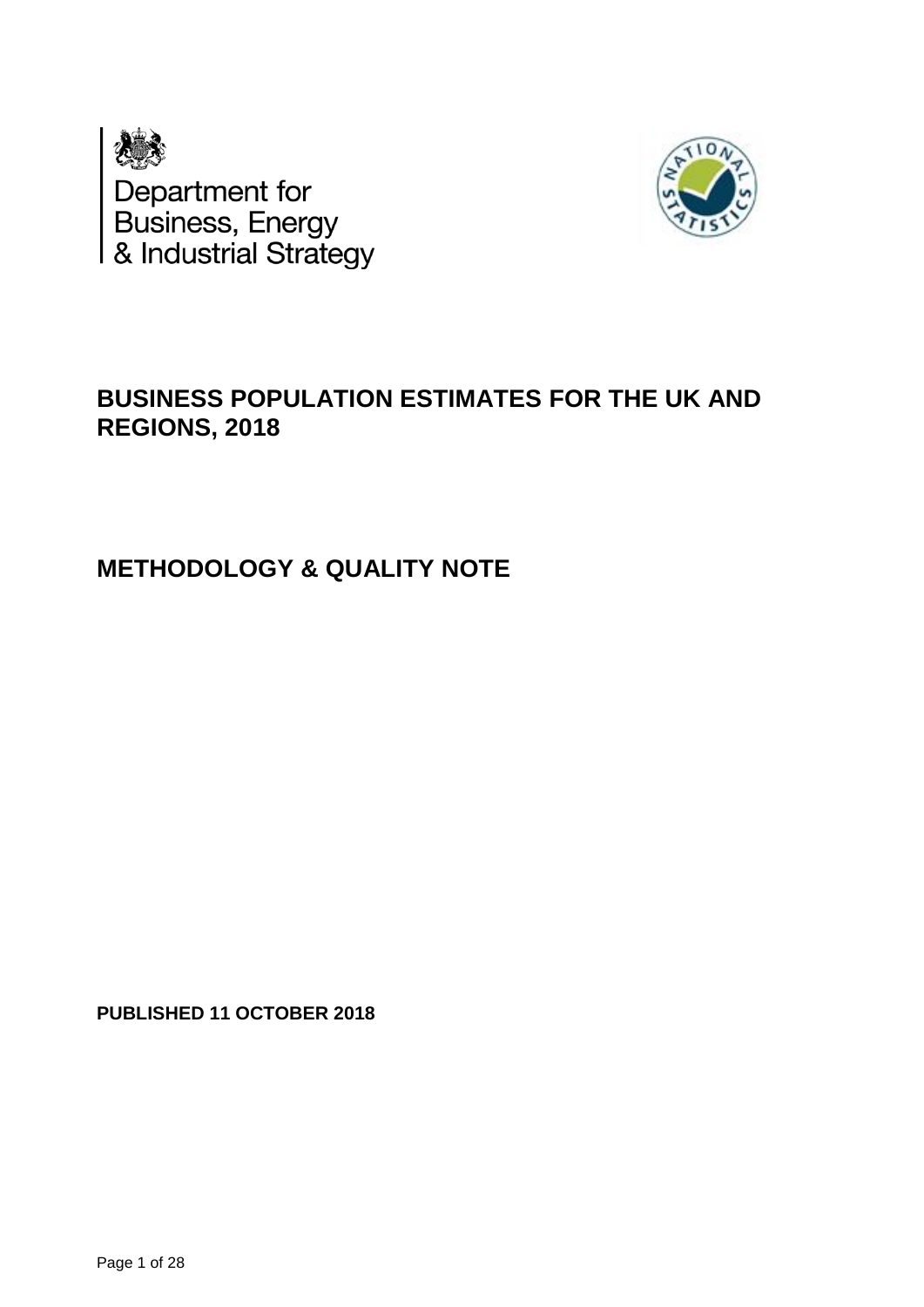# **Contents**

| <b>Introduction</b>                                | Page 3                               |                    |
|----------------------------------------------------|--------------------------------------|--------------------|
| <b>Section 1 - Definitions and Coverage</b>        |                                      | Pages 4-6          |
|                                                    | Definitions used in this publication | Page 4             |
|                                                    | Coverage                             | Page 5             |
| <b>Section 2 - Methodology &amp; Revisions</b>     |                                      | <b>Pages 7-11</b>  |
|                                                    | Methodology in brief                 | Page 7             |
|                                                    | Methodology in detail                | Page 8             |
|                                                    | Statistical disclosure control       | Page 10            |
|                                                    | <b>Revisions</b>                     | Page 11            |
| <b>Section 3 - Quality</b>                         |                                      | <b>Pages 12-17</b> |
|                                                    | Relevance                            | Page 12            |
|                                                    | Accuracy                             | Page 13            |
|                                                    | <b>Timeliness</b>                    | Page 14            |
|                                                    | <b>Accessibility and Clarity</b>     | Page 15            |
|                                                    | Comparability                        | Page 15            |
|                                                    | Coherence                            | Page 16            |
|                                                    | <b>Annexes</b>                       |                    |
|                                                    | A BPE 2010-2012 - discontinuities    | Page 18            |
| B ONS Inter Departmental Business Register (IDBR)  |                                      | Page 21            |
| C ONS Labour Force Survey (LFS)                    |                                      | Page 23            |
| D HMRC Self-assessment Tax data (SA)               | Page 24                              |                    |
| E Links to sources of Business and Employment Data | Page 26                              |                    |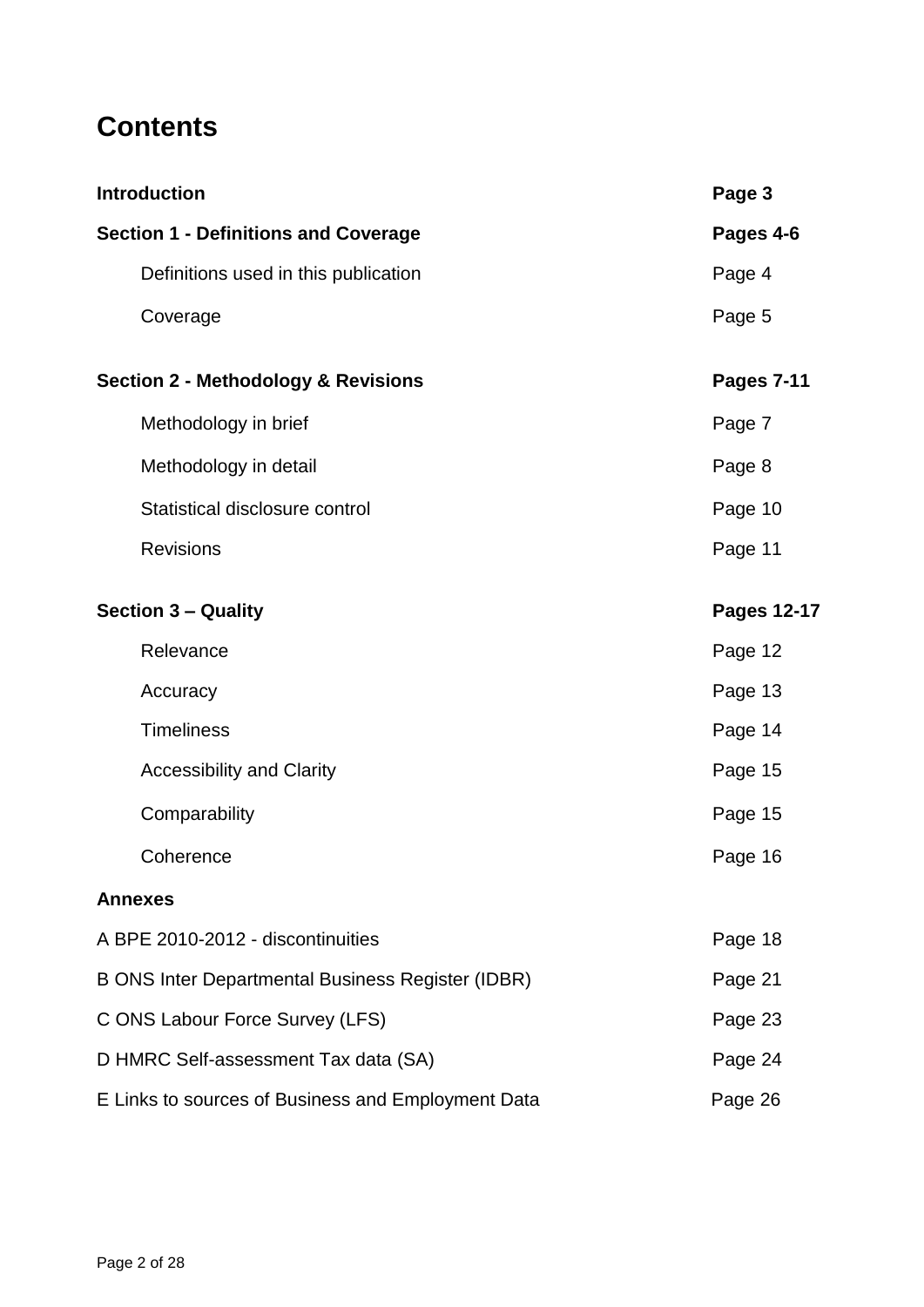# **Introduction**

1. *Business Population Estimates for the UK and Regions* (hereafter referred to as *BPE*) is produced by the Department for Business, Energy and Industrial Strategy (BEIS)<sup>1</sup>. It is a replacement for the *Small and Medium Enterprise (SME) Statistics for the UK and Regions* series*,* using a revised methodology to improve the quality of estimates of the number of businesses. The two series should be used independently.

2. The *BPE 2010* publication issued on 24 May 2011 was the first release based on this improved methodology. The *BPE 2011* publication (released on 12 October 2011) incorporated a further improvement to the methodology (see Annex A for more information). This edition follows the methodology for *BPE 2011.*

3. There is no single database in the UK which contains details of every active business. Government's statistical business register, the Inter-Departmental Business Register (the IDBR)<sup>2</sup>, contains all businesses operating VAT and/or PAYE schemes. This publication takes data on the 2.57 million businesses on IDBR, and then estimates the number of additional very small businesses *unregistered* for VAT or PAYE.

4. Therefore, this publication is the only official source for data on the total business population for the UK, and the employment and turnover of those businesses.

5. *Business Population Estimates for the UK and Regions* is a National Statistics publication. National Statistics are produced to high professional standards set out in the *Code of Practice for Statistics.* Further information on National Statistics can be found on the United Kingdom Statistics Authority (UKSA) [website.](http://www.statisticsauthority.gov.uk/assessment/code-of-practice/index.html)

6. These statistics were [assessed](http://www.statisticsauthority.gov.uk/assessment/assessment/assessment-reports/assessment-report-187---statistics-on-uk-business-population-and-demography.pdf) for compliance against the *Code of Practice for Statistics* by the UKSA during 2011-12 and in October 2012 their National Statistics designation was [confirmed.](http://www.statisticsauthority.gov.uk/assessment/assessment/assessment-reports/confirmation-of-designation-letters/letter-of-confirmation-as-national-statistics---assessment-report-187.pdf)

7. The United Kingdom Statistics Authority designated these statistics as National Statistics, in accordance with the Statistics and Registration Service Act 2007 and signifying compliance with the Code of Practice for Official Statistics. Designation can be broadly interpreted to mean that the statistics: meet identified user needs; are well explained and readily accessible; are produced according to sound methods, and are managed impartially and objectively in the public interest. Once statistics have been designated as National Statistics it is a statutory requirement that the Code of Practice shall continue to be observed.

8. This document provides guidance for users on methods used and the quality of the publication. It describes how to interpret the data in the *BPE* publication, and how it differs from the previous *SME statistics* series and other data published by the government on the UK business population.

9. The *[BPE](https://www.gov.uk/government/collections/business-population-estimates)* publications for 2010-2018 and *[SME Statistics](http://webarchive.nationalarchives.gov.uk/20110920151722/http:/stats.bis.gov.uk/ed/sme/index.htm)* publications for 1994-2009 are available from the GOV.UK website. For further information or to give feedback on the *BPE* publication please contact us via email at [business.statistics@beis.gov.uk.](mailto:business.statistics@beis.gov.uk)

 $\overline{a}$ <sup>1</sup> Formerly the Department for Business, Innovation and Skills (BIS)

<sup>2</sup> For more details, see Annex B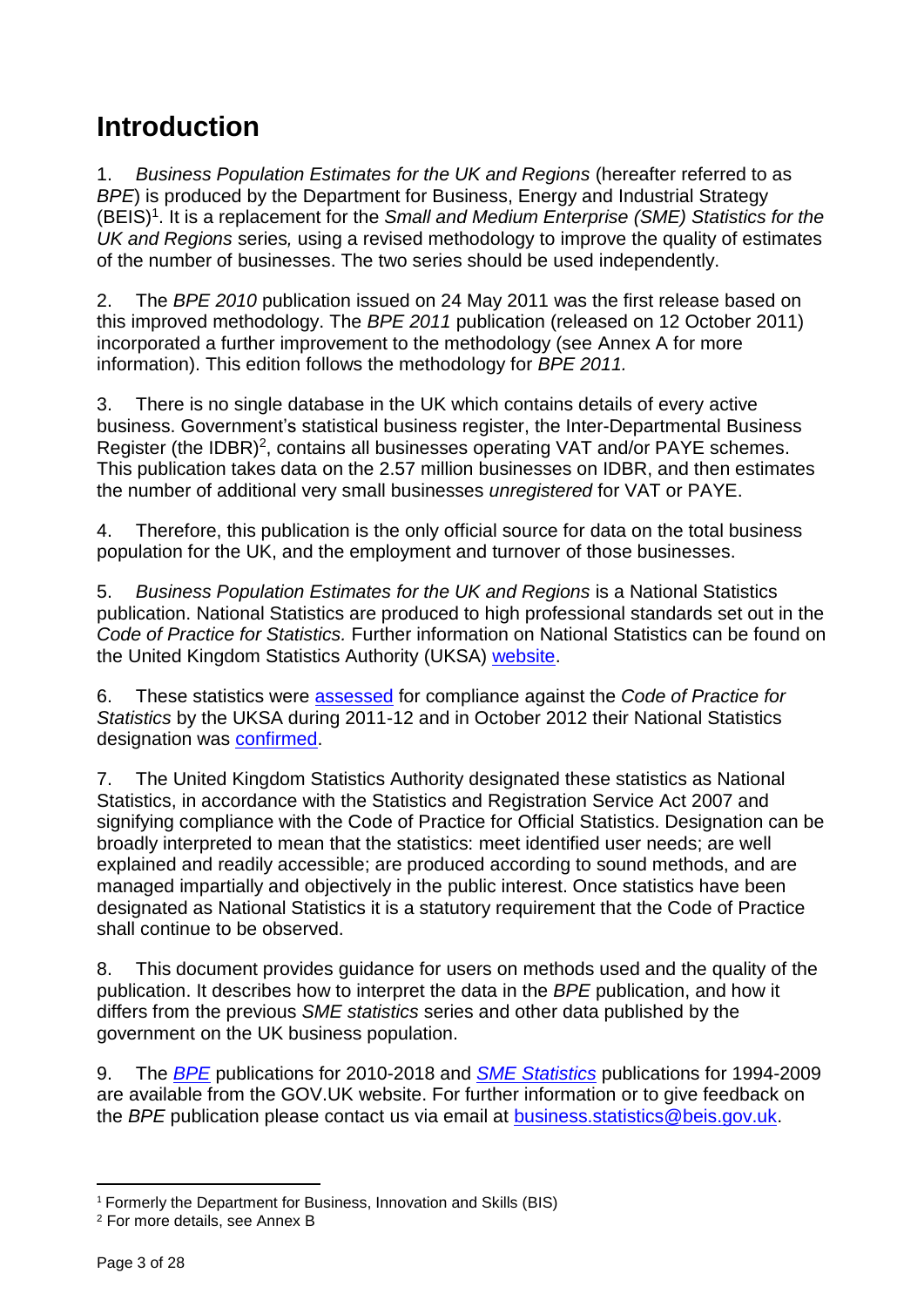# **Section 1 - Definitions and Coverage**

## **Definitions used in this publication**

## **Business**

10. A *business* may be VAT and/or PAYE registered and therefore appear on the government business register (the IDBR), or it may exist without being registered.

11. A *registered business* or *enterprise* is the smallest combination of legal units (generally based on VAT and/or PAYE records) which has a certain degree of autonomy within an enterprise group. A branch or office of a larger organisation is not in itself an enterprise.

*For example, a supermarket chain will count as one business, with the employment and turnover of individual stores, distribution centres etc included within this.*

12. *Unregistered businesses* are those businesses run by self-employed people that are not large enough to be VAT or PAYE registered and therefore will not appear on the IDBR.

13. A single person may run more than one business and each of these businesses will be counted separately in these estimates.

## **Employees**

14. The number of *employees* refers to the number of people working within the business under a contract of employment in return for a wage or salary. A business can be classed as having no employees if all the business is conducted by people classed as being working proprietors. In the [detailed tables](https://www.gov.uk/government/statistics/business-population-estimates-2018) for *BPE 2018*, Table 1 shows employment split out between working proprietors and employees.

*For example, 20 partners in a partnership could all be defined as working proprietors if none of them were drawing a salary and therefore classed as an employee.* 

## **Employment**

15. This refers to the number of employees plus the number of self-employed people (or 'working proprietors') who run the business. Individuals with two jobs in different businesses, and self-employed people running two businesses will be counted against each business. Both full-time and part-time employees are counted, and both are counted as an employee.

*For example, a business with two partners and three employees will have five employment.*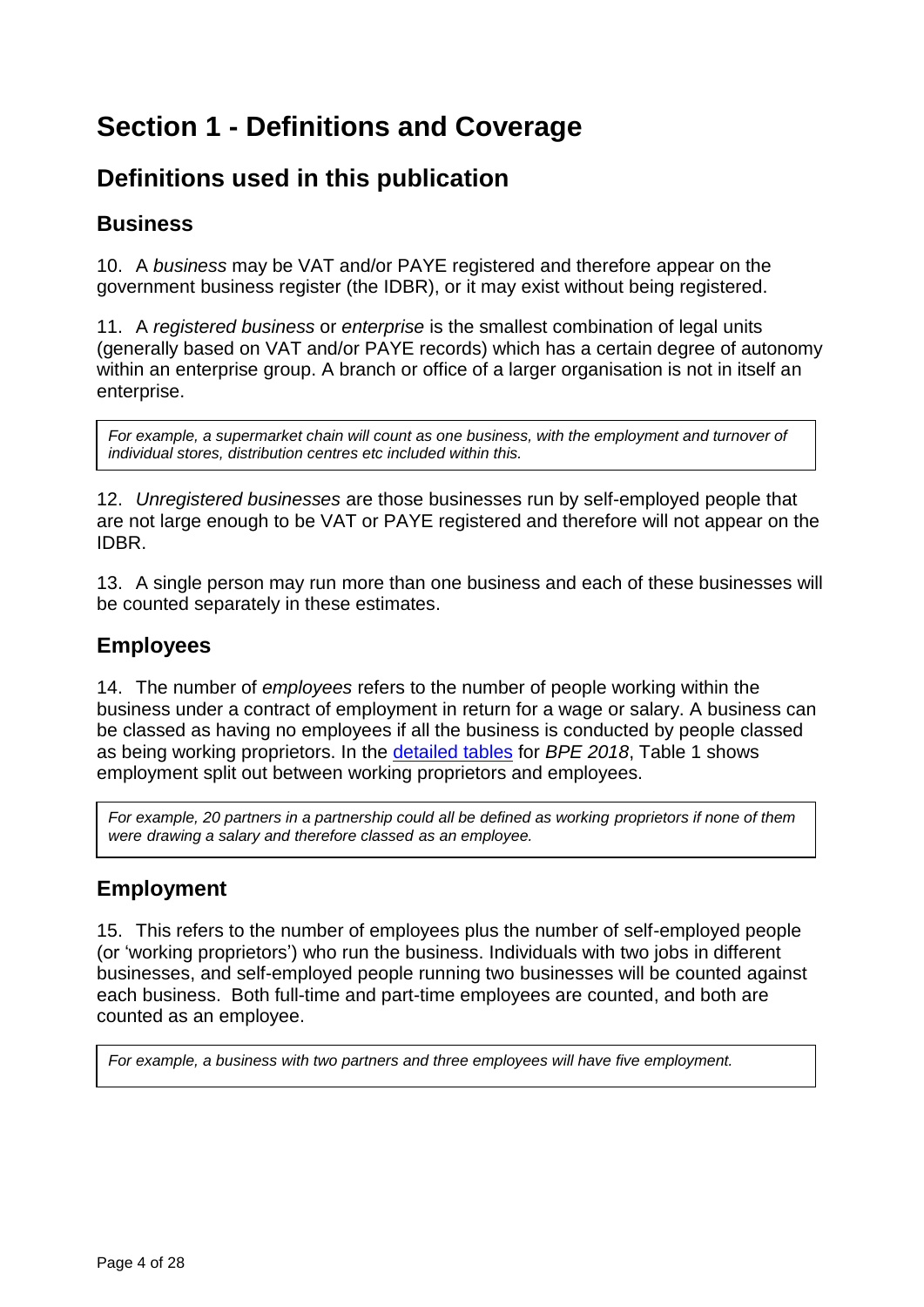## **Turnover**

16. This refers to the value of sales, work done and services rendered. It excludes VAT. Turnover data for registered businesses comes from the IDBR<sup>3</sup>. Turnover data for unregistered businesses is estimated (see 'Economic contribution' in Section 2).

## **Size of business**

17. This refers to the number of employees within a business. In the Statistical Release, we refer to small as those with 0 to 49 employees, medium as 50 to 249 employees and large as 250 or more employees. We also use the term "SME" to cover all businesses with 0 to 249 employees.

## **Coverage**

18. With the exception of the Whole Economy table (Table 2) in the [detailed tables,](https://www.gov.uk/government/statistics/business-population-estimates-2018) the BPE publication covers the market sector - all private sector businesses<sup>4</sup>, even if they sell their products exclusively to the government. It excludes central and local government<sup>5</sup>, charities and other non-profit organisations, which are shown in Table 2 of the publication only.

19. Private households and extra-territorial bodies (SIC code sections T and U) are not included, as they are outside the scope of this publication.

20. There is no lower boundary for inclusion in the BPE publication. Even a small amount of business activity counts. However, many "no employee" businesses are labour-only sub-contractors; that is, self-employed people trading in their own skills or professional knowledge. They might work for just one customer. Many are genuine entrepreneurs or at least think of themselves as separate from the organisation to which they sell their skills. The improved BPE methodology used since the 2010 edition makes use of additional questions on the ONS Labour Force Survey around who pays the salary or wage of the self-employed and whether they pay their own National Insurance and Income Tax to better identify "true" self-employed activity (see Section 2).

21. Apart from Table 2 in the detailed data tables, which also includes Government and non-profit businesses, the BPE publication comprises businesses from three types of legal status only - *sole proprietorships*, run by one self-employed person; *ordinary partnerships (*partnerships with unlimited liability – we generally refer to these simply as 'partnerships'), run by two or more self-employed people; and *companies* (Companies can take a range of legal forms, including Public Limited Companies, Private Limited Companies, Limited Liability Partnerships, and others such as public corporations and nationalised bodies) in which the working directors are classed as employees. We

 $\overline{a}$ <sup>3</sup> Where there is an enterprise group, turnover for all the VAT enterprises within the group may be notified (to HMRC) by a reporting or 'standard' unit. If this is not updated from other sources the IDBR record will hold an unusually high turnover for the reporting enterprise and other enterprises within the group will hold an estimated turnover. Therefore turnover in a small number of businesses may be too high. <sup>4</sup> The private sector includes a small number of public corporations and nationalised bodies.

<sup>5</sup> The local and central government sector is comprised of all enterprises classed by ONS as having an institutional classification of either local or central government, and private sector enterprises with SIC2007 classification codes 841 (administration of the state and the economic and social policy of the community, 842 (provision of services to the community as a whole), and 843 (compulsory social security activities).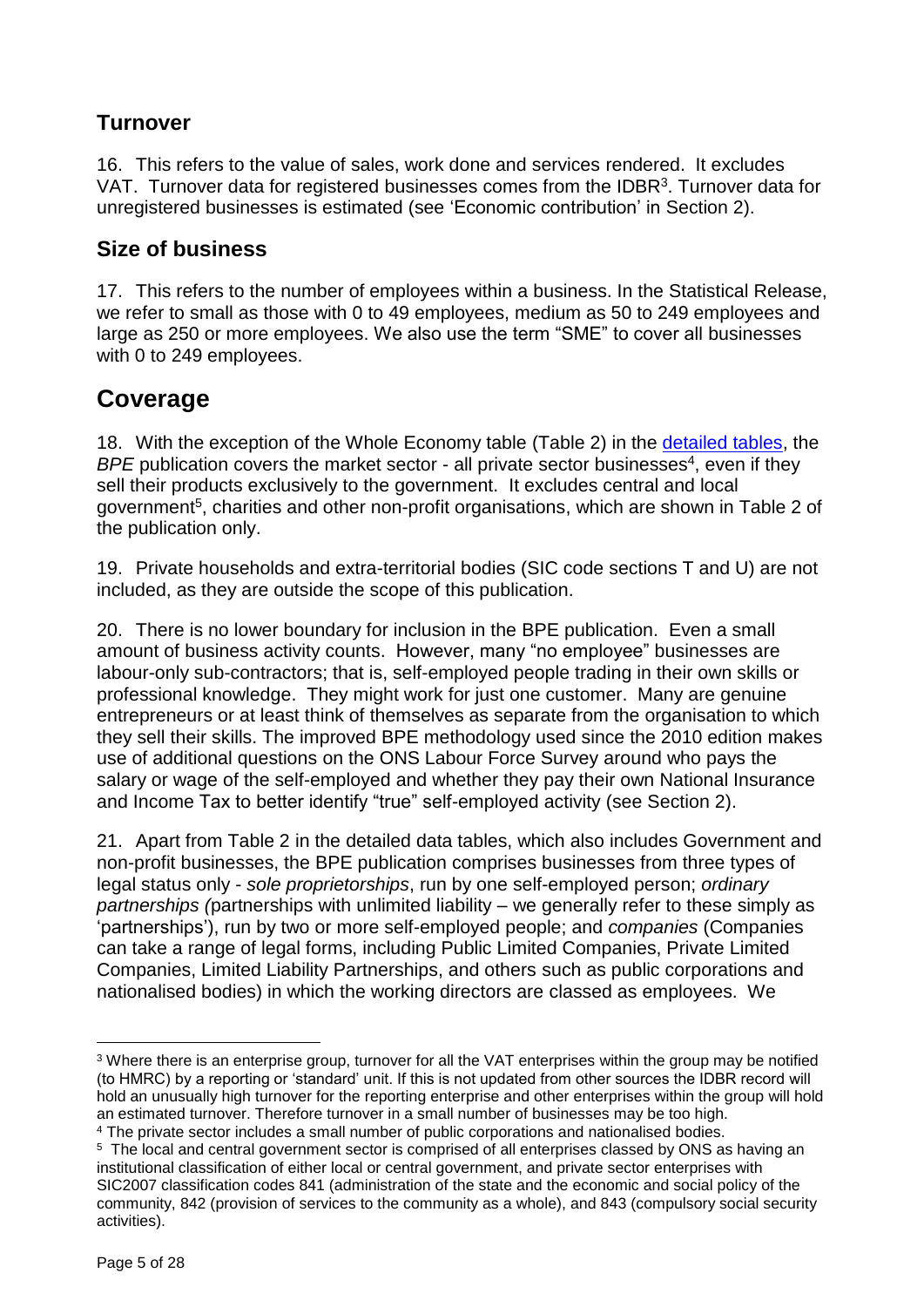assume that all unregistered businesses are from the first two categories, and we exclude companies that are not on the IDBR due to inactivity.

22. The most detailed industry tables provided in the publication are disaggregated to 3-digit SIC 2007 level for businesses identified as employers only. This is because the estimates of the businesses with no employees relies heavily on the ONS *Labour Force Survey (LFS)* which is a sample survey, and is not robust enough to provide accurate estimates at this level of detail.

23. Tables have not been provided at either 4 or 5 digit SIC level, as the level of suppression required to protect the data would be very high.

24. Companies with only one PAYE employee on the IDBR are counted in the "with no employees" category, rather than the "1 employee" category, as the employee is treated as being equivalent to a "working proprietor". This is done to ensure that incorporations by individuals operating alone do not distort the overall numbers of businesses with employees – in businesses run as sole proprietorships or ordinary partnerships, working owners pay income tax through self-assessment not PAYE, whereas in companies they will usually draw a salary through PAYE.

25. Companies without employees can be holding companies, investment trusts or pension funds and most of these will have no associated employment. In addition a small number are companies where, for technical reasons, employee directors are already treated as working proprietors.

26. Around 874,000 companies with one PAYE employee have been counted in the "with no employees" data in the publication, while around 9,000 companies have no employees recorded on the IDBR. For further information, refer to Table A.

27. Composite and managed service companies, that were set-up to take advantage of specific tax benefits, had been excluded from previous BPE and ONS publications. HMRC have now closed the loophole that allowed these benefits and over recent years the numbers have drastically reduced. Their exclusion from previous publications had been applied at the postcode level. Due to the closure of the loophole by HMRC it is assumed that these postcodes now hold genuine businesses. Therefore, 5,400 businesses at these postcodes are now included in this year's BPE and ONS publications. 99.9% of these businesses are small (0-49 employees) so the impact of their inclusion will be minimal on the headline small business population figure, which stood at 5.6 million businesses at the start of 2018.

Table A: Companies (including public corporations and nationalised bodies): number of businesses, employment and turnover by number of employees, UK, start 2018

|                                   | Number    |                           |                                               |
|-----------------------------------|-----------|---------------------------|-----------------------------------------------|
|                                   | Companies | Employment<br>(thousands) | Turnover <sup>1</sup><br>$(E\text{ billion})$ |
| All companies                     | 1,911,200 | 21,337                    | 3,595                                         |
| All companies with PAYE employees | 1,901,825 | 21,330                    | 3,588                                         |
| With no PAYE employees            | 9.375     |                           | 7                                             |
| 1 PAYE employee                   | 873.970   | 875                       | 126                                           |
| 2+ PAYE employees                 | 1,027,855 | 20.455                    | 3,462                                         |

1. Total turnover figures exclude Section K (financial and insurance activities) where turnover is not available on a comparable basis.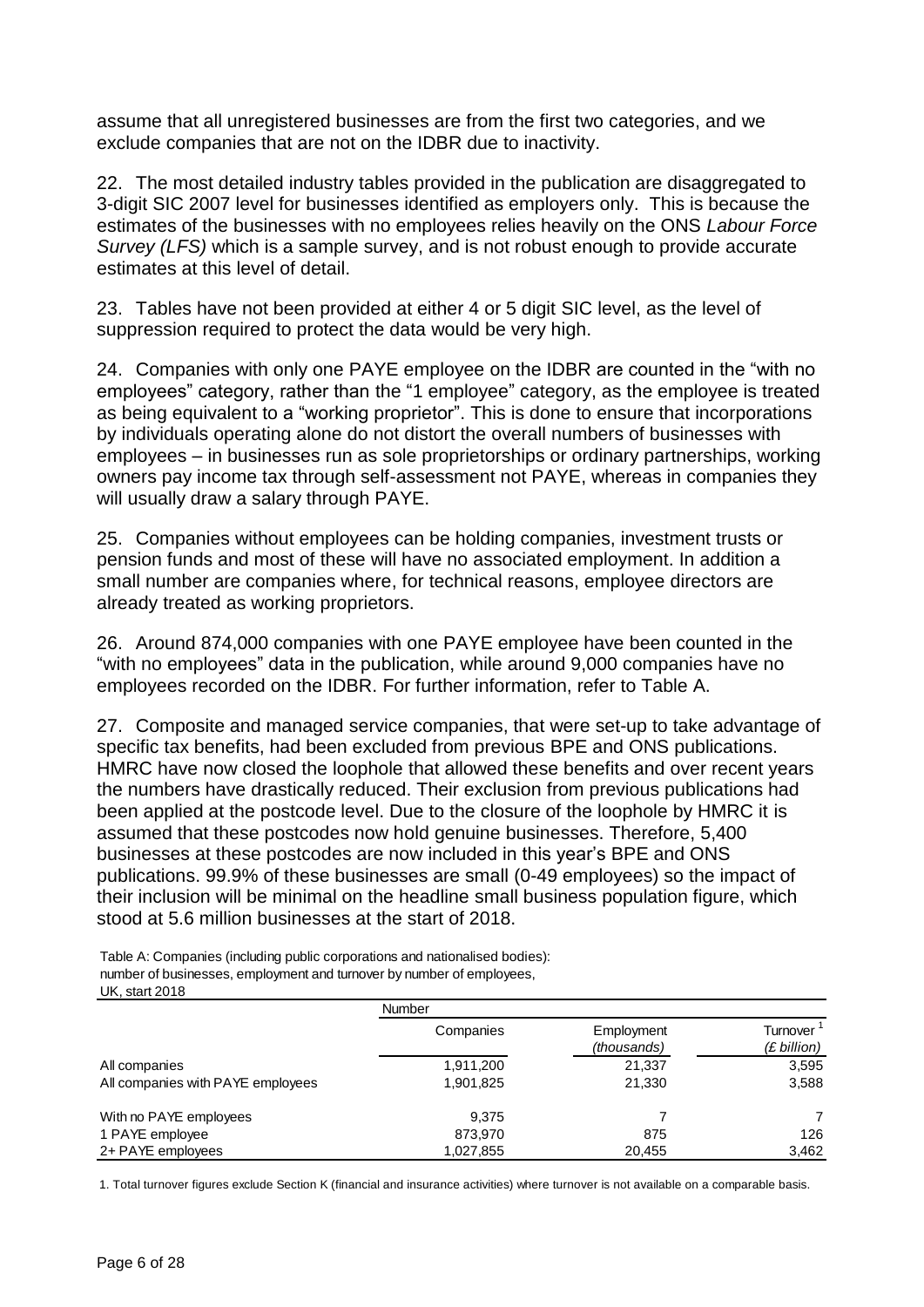# **Section 2 – Methodology & Revisions**

28. As there is no database of all businesses in existence in the UK, we must use available sources to estimate the number of businesses not on the IDBR (the business register). Further background on the IDBR can be found in Annex B.

## **Methodology in brief**

29. The IDBR contains all VAT/PAYE registered businesses. It is assumed that all active companies are on the IDBR, so no further estimate of unregistered companies is required. We therefore only need to estimate unregistered businesses run by selfemployed people, either alone (sole proprietorships) or with others (partnerships).

30. We first use the ONS *Labour Force Survey* (*LFS*) to provide a number of selfemployed 'jobs' (counting self-employment in first and/or second declared jobs separately, where applicable)<sup>6</sup>. Alongside this we use the IDBR to count self-employed jobs in IDBR registered businesses (working proprietors). By subtracting the IDBR working proprietor jobs from the ONS *LFS* self-employed jobs total, we know how many self-employed jobs there are in unregistered businesses.

31. We then use a ratio of self-employed working alone or in partnership and the average number of partners per partnership (from HMRC self-assessment tax return data) to allocate these self-employed jobs into businesses. This estimate is added to the IDBR count to give the estimated total business population in the UK (see Figure A).





<sup>6</sup> More background on the ONS *Labour Force Survey* can be found at Annex C.

 $\overline{a}$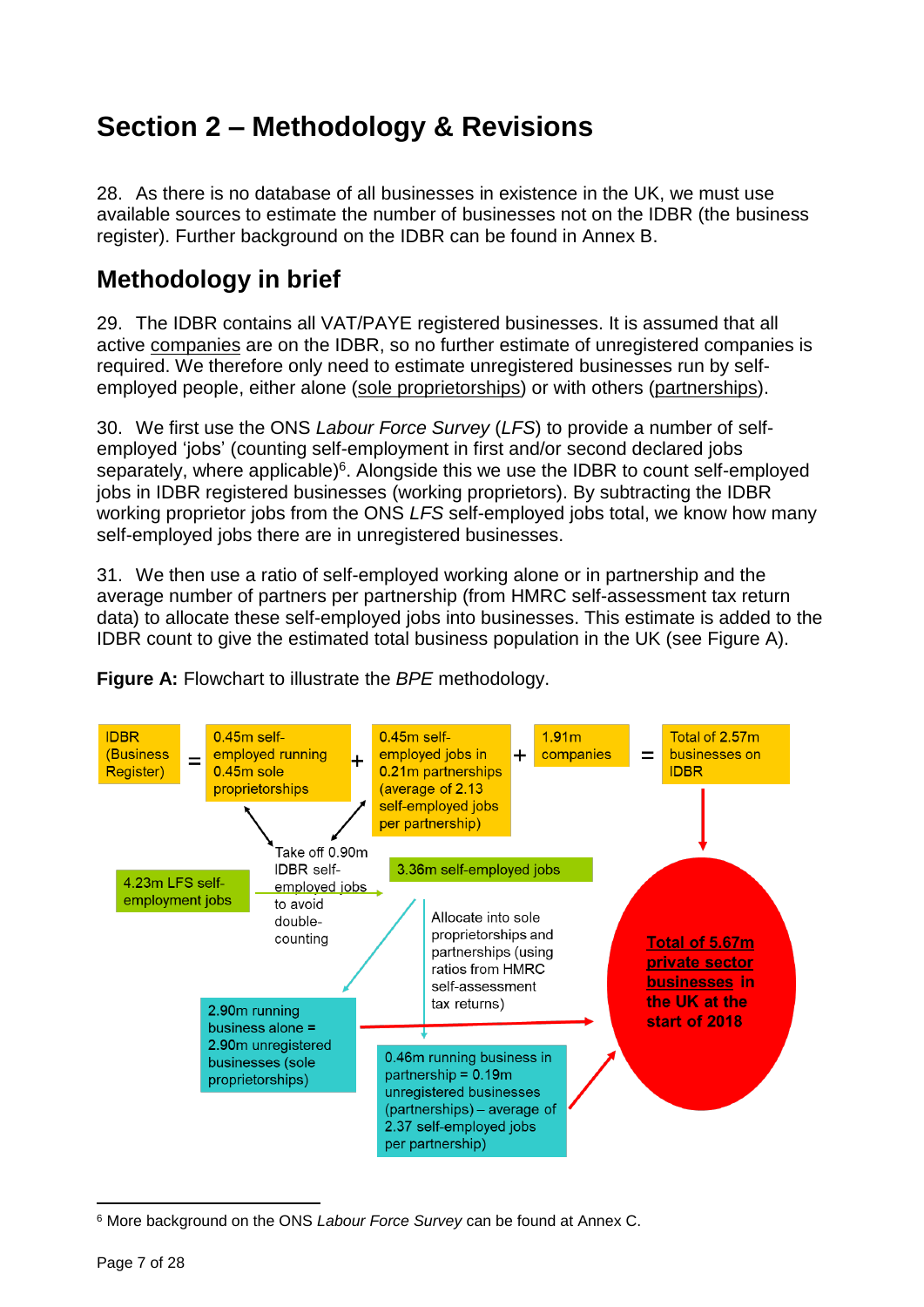## **Methodology in detail**

## **Self-employment estimates from the ONS** *Labour Force Survey* **(***LFS***)**

32. There were an estimated 4.23 million self-employed jobs in the UK at the start of 2017<sup>7</sup> where the individual was not a sole director of their own company. This has been calculated by combining data from the Q4 2017 and the Q1 2018 quarterly ONS *LFS* micro-data (seasonally unadjusted) files.

33. The 4.23 million is made up of 3.82 million people self-employed in their main job and 0.41 million who had a second job with self-employed status. Some of those with self-employment as a second job may also have self-employment as a first job but these figures can be added together because it is the number of businesses in which we are interested, rather than the number of individuals.

## **Overlap of the IDBR and LFS self-employment count**

34. Simply adding the self-employed jobs estimate from the *LFS* to the IDBR count would lead to double-counting of businesses in some instances since:

(i) not all self-employed people run businesses on their own - some are in a partnership.

(ii) some of them run businesses that are VAT and/or PAYE registered and so already appear on the IDBR.

35. The *LFS* does not ask individuals whether they work alone or in a partnership, or whether their businesses are VAT or PAYE registered, so this must be estimated.

## **Self-employed on the IDBR**

36. The first step is to estimate how many self-employed people (working proprietors) are registered for VAT and/or PAYE with HMRC, and are therefore on the IDBR.

37. The IDBR records employment mainly via survey forms (currently, the *Business Register Employment Survey*). If there is no source of employment information (since *BRES* is a sample survey for the smallest units), then employment is taken from PAYE jobs where available - otherwise it is imputed from turnover data. Then to allocate the imputed employment into working proprietors or employees, the number of working proprietors is assumed to be one per sole proprietorship, and two per partnership. Evidence from HMRC Tax Self-Assessment suggests it is slightly more than two.

38. Since directors of a company are usually classed as employees of the business, all private sector self-employed on the IDBR will be either in "sole proprietorships" or "partnerships". At the start of 2018 there were 663,000 sole proprietorships and partnerships within the scope of the *BPE* on the IDBR, run by 900,000 self-employed people (see Figure A).

 $\overline{a}$ <sup>7</sup> These figures are different to those published by the ONS in their *Labour Market Statistics* release. See paragraph 96 for more detail.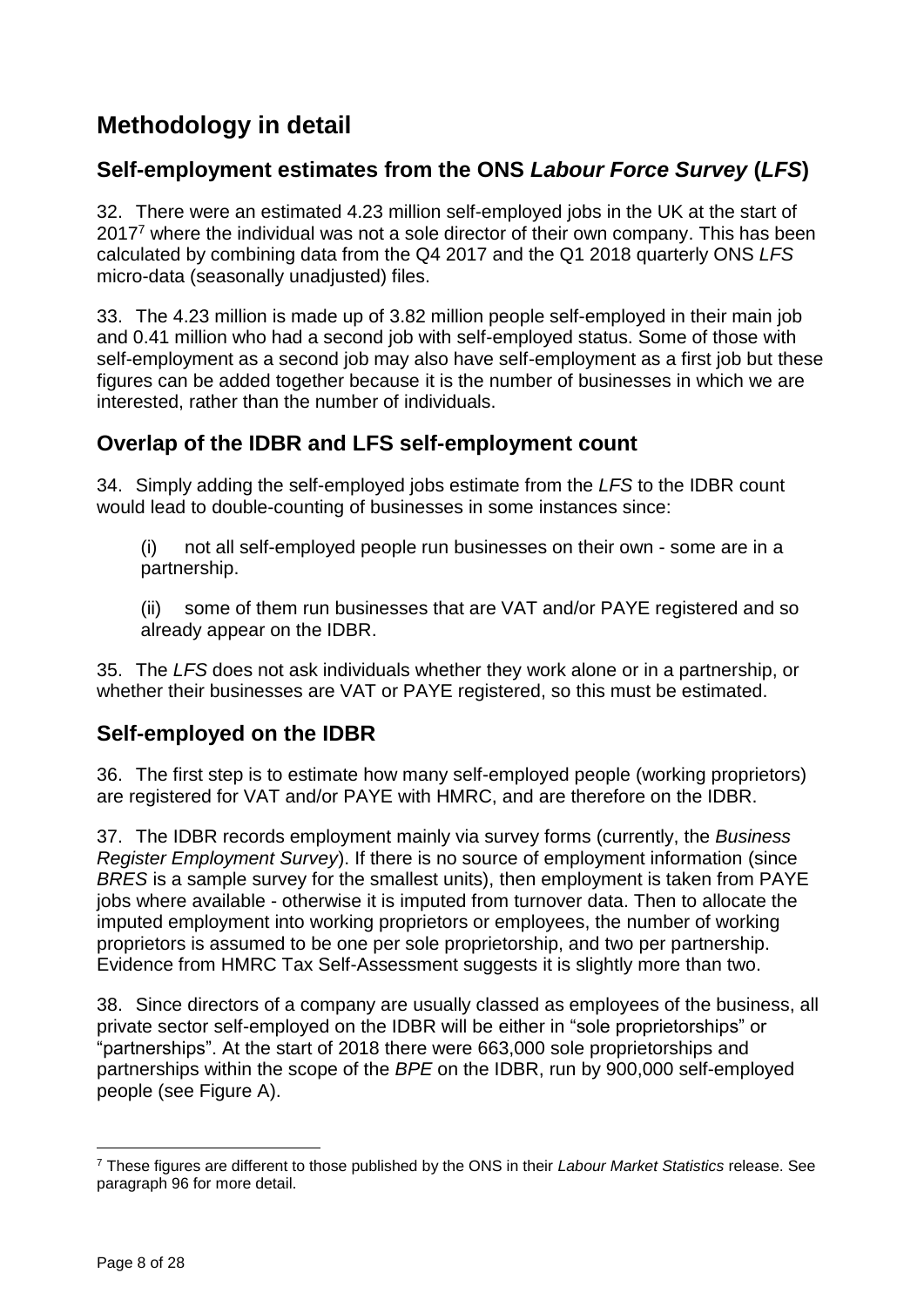## **Self-employed not on the IDBR**

39. The second step is to estimate how many businesses are run by people in the remaining 3.33 million self-employed 'jobs'.

40. HMRC's Self-Assessment Tax returns data (SA) is a further source of selfemployment data<sup>8</sup>. A bespoke analysis of SA data is used to estimate the proportion of unregistered self-employed people working either as a sole proprietor or a partner. Unregistered businesses are approximated in the HMRC SA data by selecting those businesses with turnover below the VAT threshold and that don't have employee costs (as a proxy for businesses not registered for PAYE).

41. 2016/17 HMRC SA data (the latest data available) for these businesses showed that self-employed people who were in partnership, rather than acting alone, were in the minority. However, the ratio varied from industry to industry and in the *BPE* publication, specific ratios are applied for each industry division (2 digit SIC).

42. Each sole proprietorship is assumed to have only one working proprietor (selfemployed person). Therefore the number of unregistered sole proprietors is assumed to equal the number of unregistered sole proprietorships.

43. Partnerships are assumed to have two or more working proprietors. Using information from the 2016/17 HMRC SA data, BEIS calculate that the average number of working proprietors (self-employed partners) in each partnership was 2.37 (based on data for self-employed businesses operating below the 2016/17 VAT registration threshold of £83,000 and with zero employment costs to approximate unregistered businesses). This ratio is then used to estimate the number of unregistered partnerships.

44. The results showed that amongst unregistered businesses, sole proprietorships were much more common than partnerships, making up 94% of unregistered businesses at the start of 2018 (see Table B).

45. Amongst IDBR registered businesses at the start of 2018, sole proprietorships represented 18% of all businesses, partnerships 8% and companies 74%.

**Table B:** Businesses and self-employment on and off the IDBR, millions (private sector; excludes SIC 2007 Sections O, T and U), start 2018.

| $\mathbf{v}$         |                                                              |                      |            |                               |  |
|----------------------|--------------------------------------------------------------|----------------------|------------|-------------------------------|--|
|                      | On the IDBR, registered for either VAT and/or<br><b>PAYE</b> |                      |            | Not on the IDBR, unregistered |  |
|                      | Number of businesses                                         |                      | Number of  | Self-employed                 |  |
|                      |                                                              | Self-employed people | businesses | people                        |  |
| Sole proprietorships | 0.45                                                         | 0.45                 | 2.90       | 2.90                          |  |
| Partnerships         | 0.21                                                         | 0.45                 | 0.19       | 0.46                          |  |
| Companies            | 1.91                                                         |                      |            |                               |  |
| All                  | 2.57                                                         | 0.90                 | 3.09       | 3.36                          |  |

Table B: Businesses and self-employment on and off the IDBR, UK, millions (private sector; excludes Standard Industrial Classification, O, T and U), start 2018

 $\overline{a}$ 

<sup>8</sup> For more detail on the HMRC Self-Assessment data, see Annex D.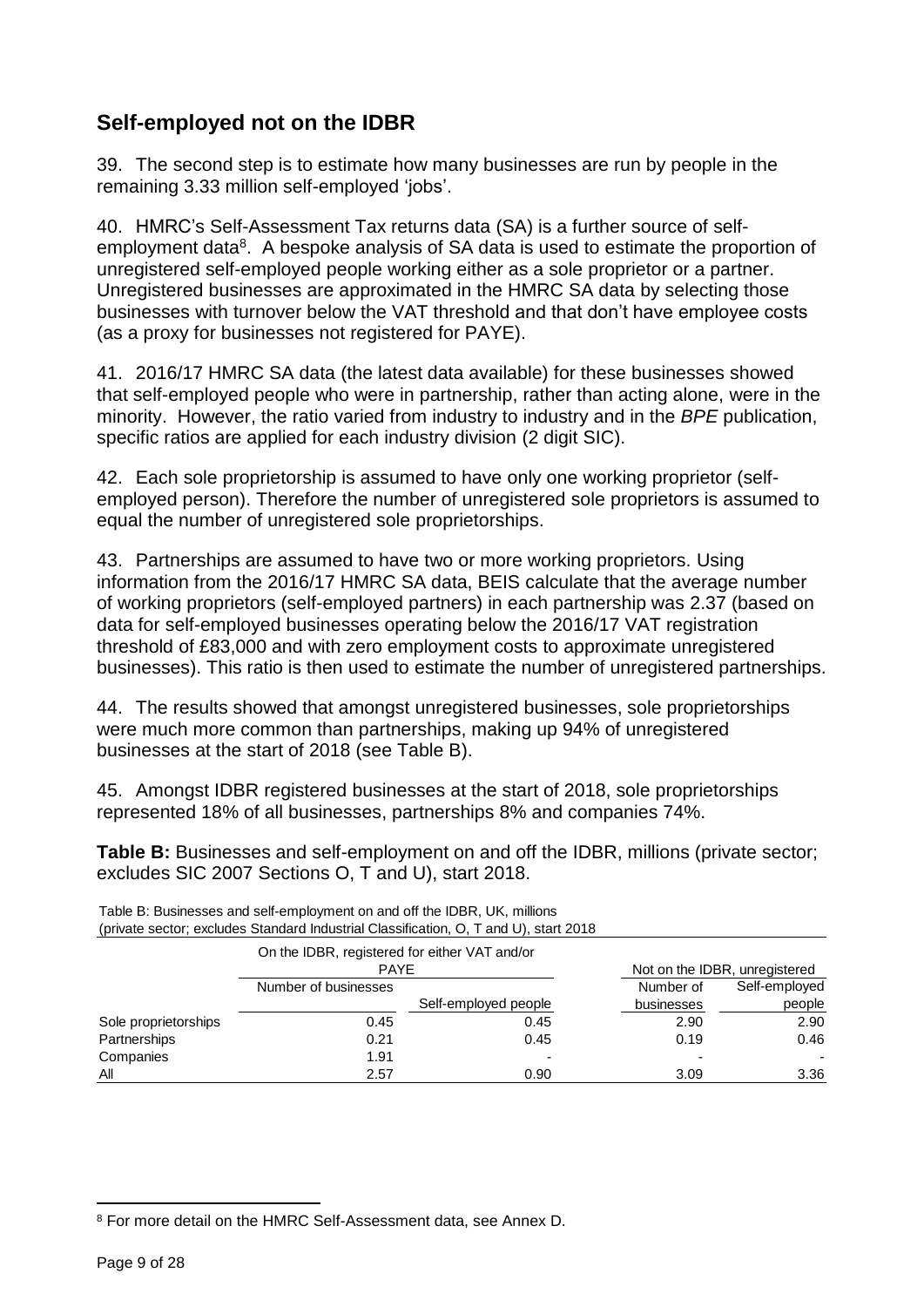## **Economic contribution**

46. Unregistered businesses are clearly very small. It is assumed that they are all in the smallest size class (no employees), and are all self-employed people working alone or in partnership. Some may generate employment, but it is likely to be transitory or low paid, otherwise a PAYE scheme would be in operation.

47. Turnover in unregistered businesses will generally be lower than that of registered businesses of the same size, as turnover in the former would usually be below the VAT threshold.

48. Turnover for unregistered businesses is imputed by calculating the average turnover per working proprietor for registered zero employee businesses at the 2-digit industry division level, and then halving it. BEIS has plans to investigate whether improved estimates could be generated through a better use of HMRC self assessment data.

49. For some 2-digit industry divisions, this still left average annual turnover per unregistered sole proprietorship or partnership above the VAT threshold. In these cases, unregistered turnover was adjusted so that turnover per business was just below the 2017/18 VAT threshold of £85,000.

50. The addition to total turnover from unregistered businesses at the start of 2018 was about £111 billion (only 2.9% of the overall turnover total).

## **Statistical disclosure control**

51. The disclosure of data relating to individual undertakings without consent is prohibited under the Statistics of Trade Act 1947, the Value Added Tax Act 1994 and the Finance Act 1969.

52. Counts of businesses based only on IDBR data have been rounded to avoid disclosure using controlled rounding to base five. Controlled rounding means that cells are rounded up or down to the adjacent multiples of five in a way that retains the additivity of tables. For example, an original value of 23 will be rounded to either 20 or 25, and rounded values in a row or column always add up to the rounded row/column total. Original cell values of zero or multiples of the base are unchanged. Values may be rounded down to zero and so not all zeros are necessarily true zeros $9$ .

53. As the *BPE* publication is sourced from both the IDBR and *Labour Force Survey*, there will be a few cases where the addition of estimates of unregistered businesses to the IDBR data means totals do not equal the sum of the data in columns. In addition, percentages may not always add to 100.

54. Employment and turnover information has to be suppressed where the count is deemed to be disclosive. To avoid disclosure by deduction additional values have been removed.

 $\overline{a}$ <sup>9</sup> Controlled rounding is performed using Tau Argus software.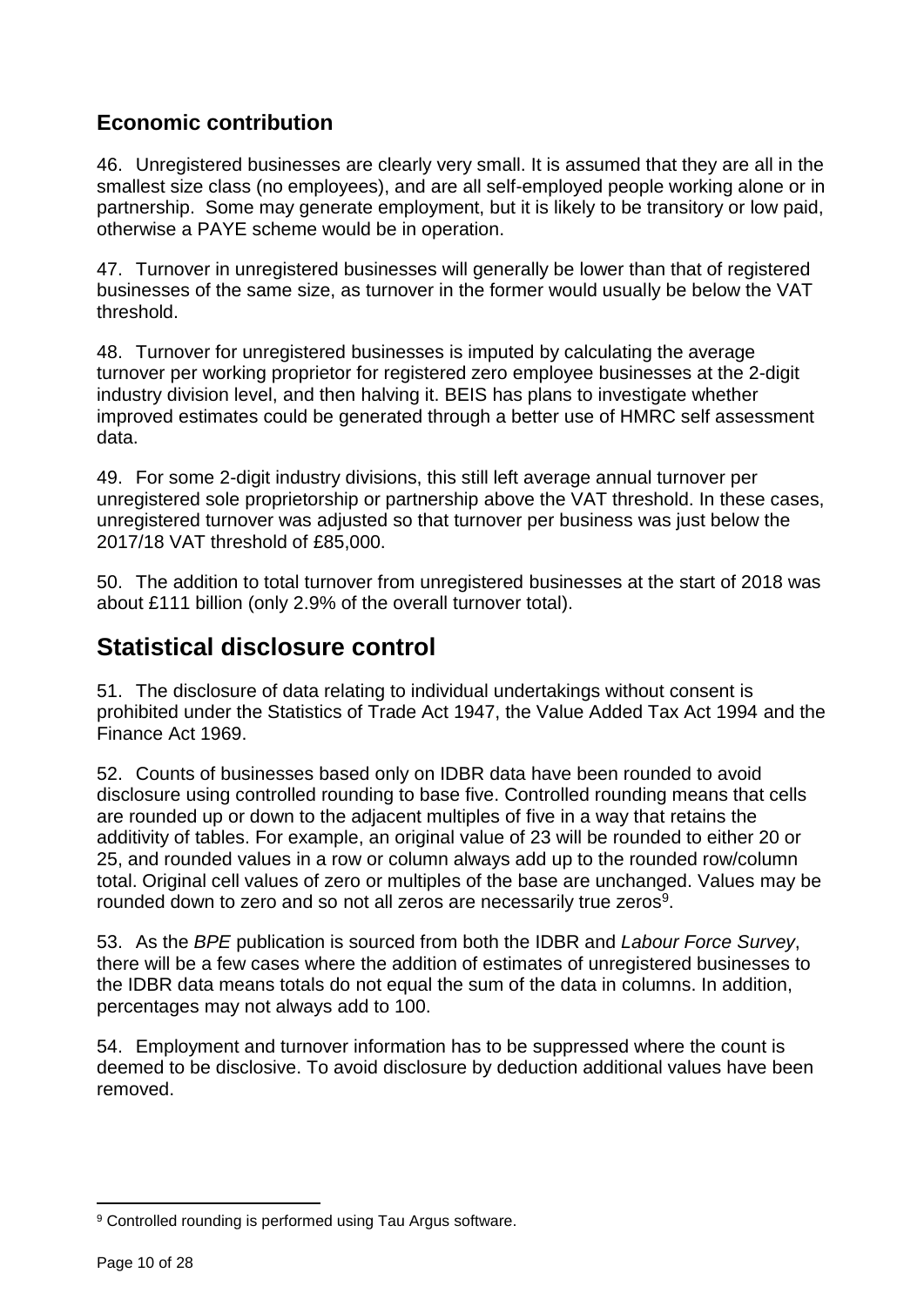55. The "with no employees" size class estimates rely heavily on the ONS *Labour Force Survey*, which is a sample survey of around 40,000 households (100,000 people) in the UK every three months.

56. In April 2004, the Statistical Policy Committee expressed a strong preference for publishing data rather than suppressing data for reasons of quality. Since then, the previously applied threshold of 10,000 (in the region of 20 respondents), below which outputs were suppressed, was removed from labour market outputs. Therefore such estimates are not suppressed in the *BPE* publication, although users should be aware that some estimates are based on small sample sizes which could explain volatility in certain estimates (for example, regional data at a broad sector level) from one year to the next.

57. The exception to this is where estimates are based on fewer than three respondents. These could potentially be disclosive, so they are still suppressed in the *BPE* publication, along with additional values to avoid disclosure by deduction.

## **Revisions Policy**

### Planned revisions

58. In all editions, when re-weighted (for updated population estimates) ONS *LFS* data are made available BEIS will revise the headline estimates of the number of private sector businesses in the UK for the relevant years. Updated estimates by size band will be provided in Figure 3 and Table B of the Statistical Release and Table 25 of the detailed data tables, to reflect the impact on the unregistered business population estimate.

59. ONS did not re-weight LFS data in 2015, but has re-weighted in 2016 and 2017 to bring the outputs in line with improved mid-year population estimates. BEIS has consequently used the improved data to revise BPE estimates for 2013, 2014, 2015 and 2016 in the 2016 and 2017 publications.

60. For this year's 2018 publication, in contrast to previous editions of this release, no data from earlier years have been revised as re-weighted LFS data will not be available until early 2019.

61. If possible, BEIS will also revise previously released estimates if new sources of information become available that are shown to improve the robustness of the *BPE*. Any future substantial methodological changes of this nature will be consulted on and preannounced before they are implemented.

#### Unexpected revisions

62. These may occur due to the discovery of errors, unforeseen changes in methodology or the unexpected acquisition of new data. If an error is discovered, a corrected version of the publication will be placed on the website as soon as possible, together with an explanation of the reason for the change, where appropriate. In the case of implementation of unforeseen changes in the methodology or the unexpected acquisition of new data, it will not usually be possible to pre-announce the changes, but as far as possible we will produce a consistent headline back series to enable robust comparisons over time.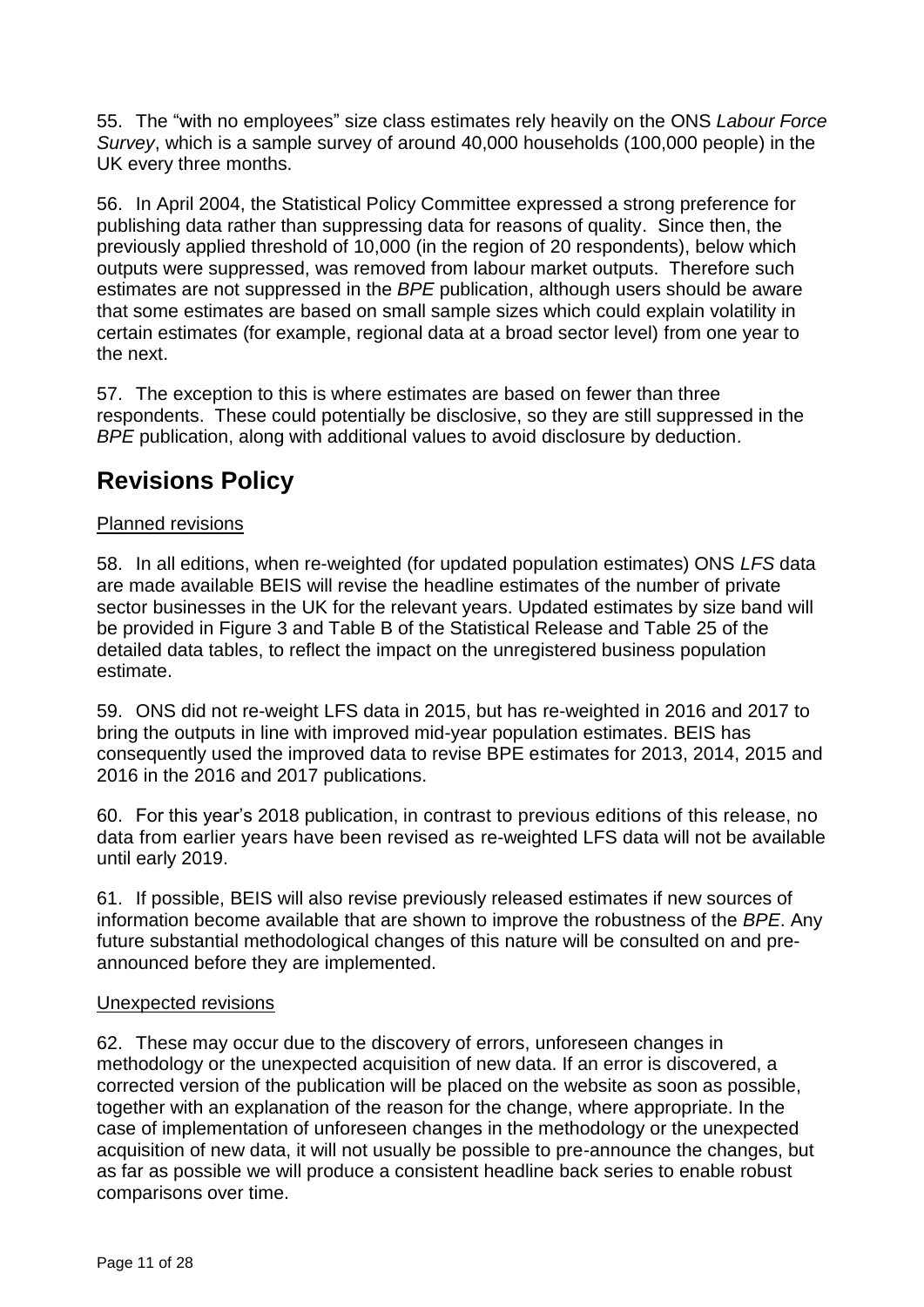# **Section 3 - Quality**

63. This section provides information on the quality of the Business Population Estimates, to enable users to judge whether or not the data are of sufficient quality for their intended use. The section is structured in terms of the six quality dimensions of the European Statistical System.

#### **Relevance** *(the degree to which the statistical product meets user needs for both coverage and content)*

64. As set out in paragraphs 3 and 4, there is no single database in the UK which contains details of every active business and this publication is the only official source for data on the whole population of UK businesses.

65. The sources used to compile the estimates are the Inter-departmental Business Register, the ONS *Labour Force Survey* and HMRC self-assessment data. Further information on the primary purpose, uses and quality of these sources is available in Annexes B, C and D.

66. The IDBR is appropriate to use in compiling estimates for this publication because it provides comprehensive coverage of VAT/PAYE registered businesses.

67. The *LFS* is an effective way to estimate the number of businesses not on the business register because it is an individual level survey that asks respondents about their current economic activity (with the option to cite multiple jobs), which therefore enables us to calculate the number of additional self-employed jobs not on the IDBR.

68. HMRC self-assessment data is appropriate to allocate these *LFS* self-employed jobs into businesses, because of its comprehensive coverage of the self-employed population, the ability to remove self-employed that are most likely running registered businesses and the information it gathers about whether the self-employed are operating in partnership or as a sole proprietorship.

69. The key users of this publication include central and local government, business owners, academics and students, business representative bodies, journalists and members of the public.

70. The key uses of this publication include informing policy making, policy monitoring, market research, impact assessments, facilitating academic research, etc.

71. User views have been taken into account in changes made to the BPE publication. In December 2008, BIS launched a [Public Consultation](http://webarchive.nationalarchives.gov.uk/20090609003228/http:/www.berr.gov.uk/whatwedo/enterprise_old/enterprisesmes/page49415.html) on *SME Statistics* to get the views of users on the usefulness of the publication and obtain suggestions for improvements. The consultation closed in March 2009 and was followed by the publication of a [Government Response](http://webarchive.nationalarchives.gov.uk/20090609003228/http:/www.berr.gov.uk/whatwedo/enterprise_old/enterprisesmes/page49415.html) in June 2009.

72. Information on the changes introduced following the consultation can be found in the article [Business Population Estimates: introducing improved statistics on the UK](http://www.ons.gov.uk/ons/rel/elmr/economic-and-labour-market-review/april-2011/economic-and-labour-market-review.pdf)  [enterprise population.](http://www.ons.gov.uk/ons/rel/elmr/economic-and-labour-market-review/april-2011/economic-and-labour-market-review.pdf)

73. In response to user feedback, within most of the BPE tables BEIS has now provided specific estimates for unregistered businesses, separately from numbers of non-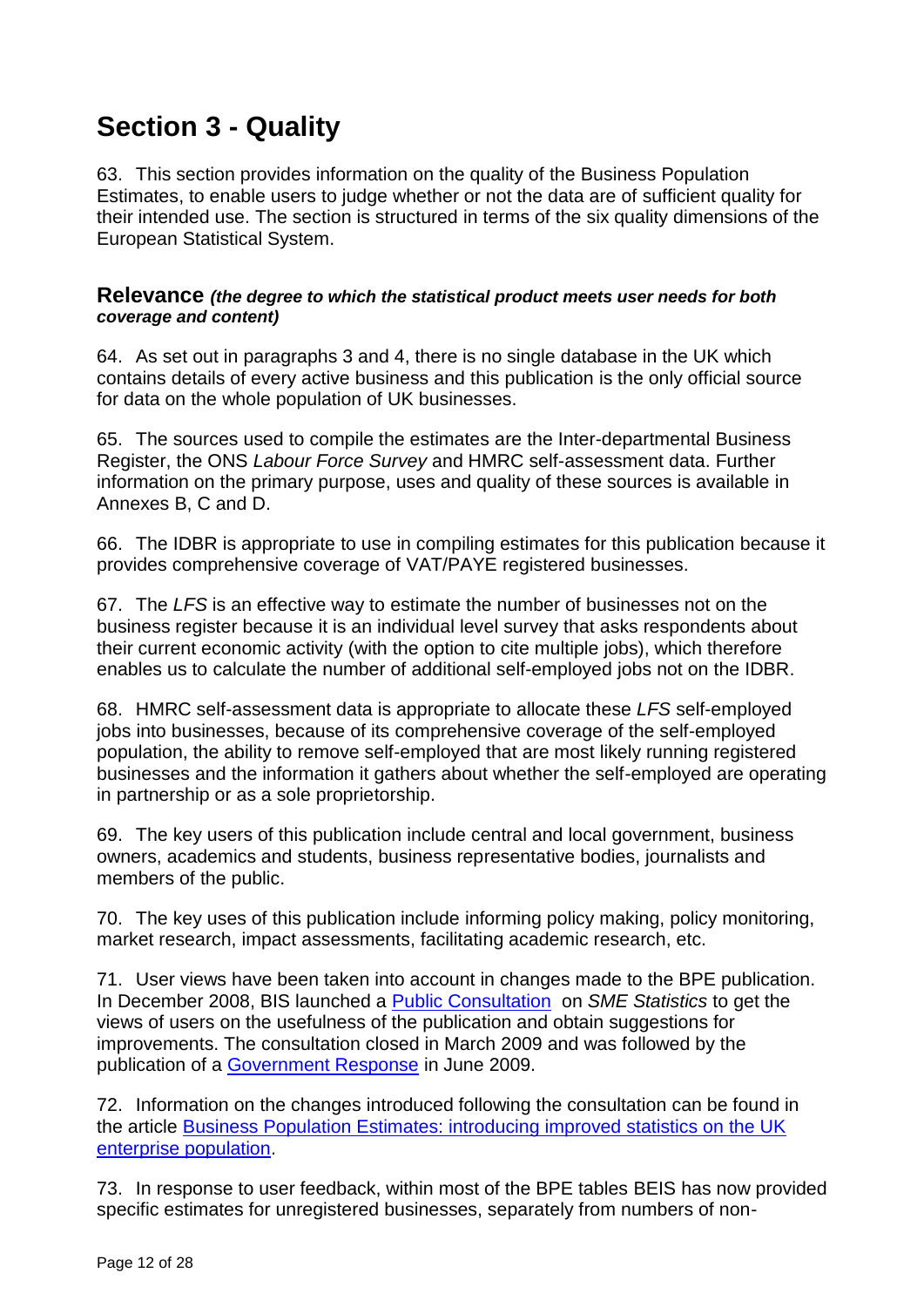employing registered businesses. Previously the two were combined to provide only a total number of non-employing businesses.

74. BEIS are aware that users would also like more information on the sociodemographic details of business owners. This is problematic since this information is not collected on the IDBR and businesses often have more than one owner-manager. Instead, users are advised to refer to surveys, such as the ONS *LFS* for characteristics of the self-employed population, or the BEIS sponsored [Small Business Survey,](https://www.gov.uk/government/collections/small-business-survey-reports) which provides estimates of the proportion of SMEs that are women-led or ethnic minority-led, for example.

75. Additionally, BEIS are aware that users would be interested in a more detailed disaggregation of the estimates, for example to a more detailed geographic level, or industrial level for the zero-employing businesses. However, the estimate of the unregistered population with no employees relies partly on survey data and sample sizes are not sufficiently large to produce robust estimates at further levels of detail under the current methodology. The level of suppression to avoid disclosure in more detailed estimates would also be high.

76. Feedback on the *BPE* publication is positive. 71% of the 42 respondents to a user survey between May 2011 and May 2012 said they found the Statistical Release very useful or quite useful. A summary of users views of the publication gathered through the **BPE User Survey is available [here.](http://webarchive.nationalarchives.gov.uk/20150605232409/https:/www.gov.uk/government/uploads/system/uploads/attachment_data/file/16414/business_population_estimates_user_survey_results.pdf)** 

77. Further information relating to relevance is available elsewhere in this note, including the definition of key concepts (Section 1) and a description of the key sources used (Section 2).

#### **Accuracy** *(including the closeness between an estimated or stated result and the [unknown] true value)*

78. Since the BPE publication is based on a combination of survey and administrative data, it is very difficult to produce robust information on the accuracy of the final estimates.

79. Information on the accuracy of the individual underlying data sources used to produce the *BPE* publication (ONS *LFS,* IDBR and HMRC self-assessment data) is available in Annexes B, C and D.

80. Information in the publication relating to businesses with one or more employees will not be subject to survey error since it is based on complete administrative information from the IDBR (see Annex C for more quality information on the IDBR).

81. However, information in the publication relating to unregistered businesses with zero employees is based on a combination of administrative data from the IDBR and HMRC self-assessment data and estimates from the ONS *LFS*. Since the *LFS* is a sampled survey, these estimates will be subject to error.

82. The impact of this error for each estimate will vary depending on the balance between registered and unregistered businesses (and therefore how much is based on the *LFS* data) and the balance between partnerships and sole proprietors in the zeroemployee estimate in question.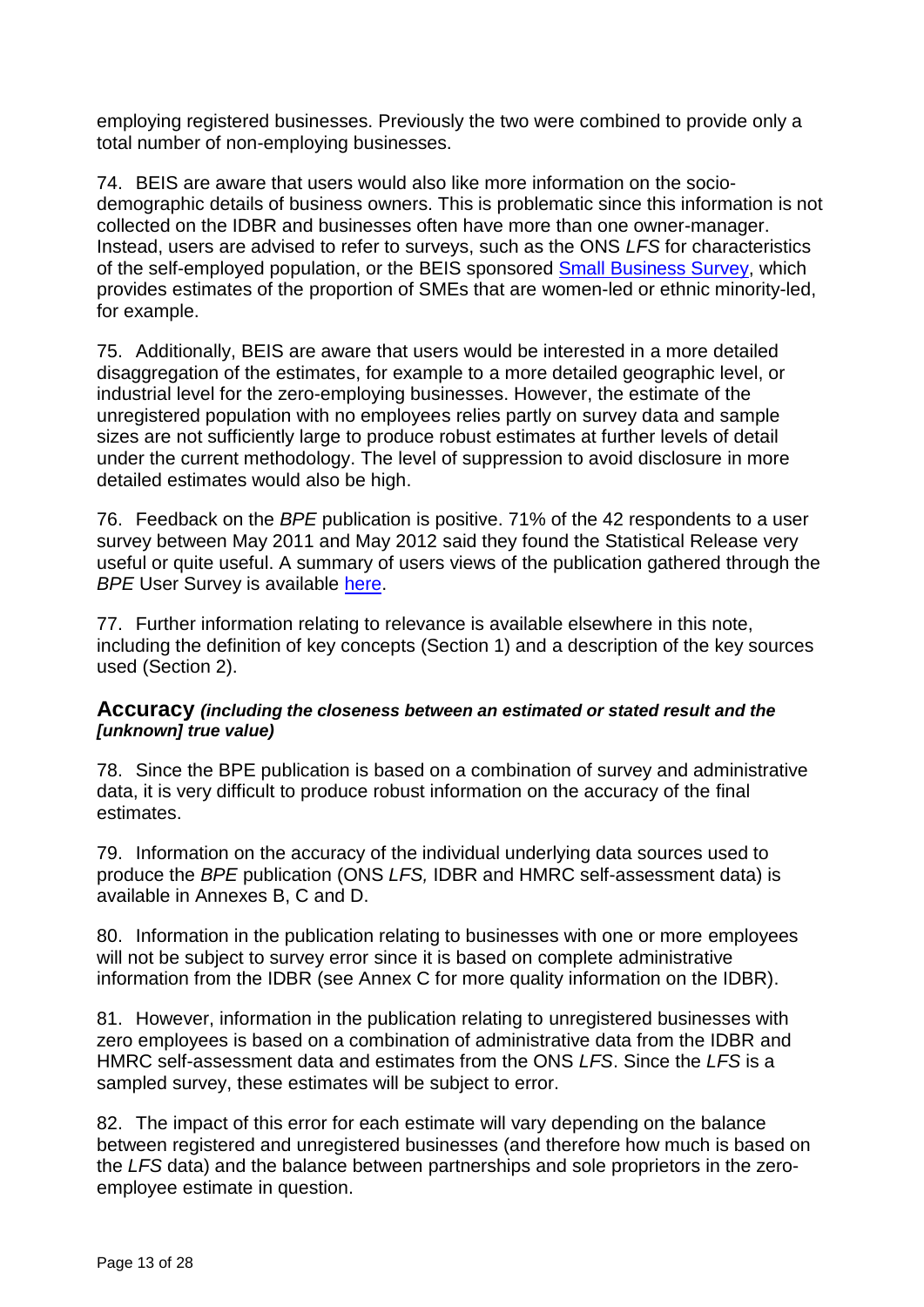83. Standard errors are not available from ONS for the specific self-employed jobs measure from the *LFS* that is used in the *BPE* so it is not possible to produce confidence intervals around the final estimates.

84. At an industry level, a 10% increase in the *LFS* element of the unregistered estimate for the Agriculture, Forestry and Fishing sector would result in an increase of approximately 10% in the final estimate for this sector. Whereas, for the Real Estate Activities sector an increase of 10% in the *LFS* element of the unregistered estimate would result in a lower increase in the final estimate, of approximately 4%. Therefore the impact of increases in the total LFS numbers will depend on the size of increases in individual sectors.

85. Information on revisions is provided in Section 2.

#### **Timeliness and Punctuality** *(Timeliness refers to the elapsed time between publication and the period to which the data refer. Punctuality refers to the time lag between the actual and planned dates of publication.)*

86. The *BPE* provides an estimate of the number of businesses at the start of a calendar year, together with estimates of their associated employment and turnover. The estimates are published annually, approximately 10 months after the reference point, which is the earliest possible date after the data have been prepared and fully verified.

87. A count of IDBR businesses that were "live" at the start of the year is achieved by referring to each businesses recorded start date and, where appropriate, its closure date.

88. To produce the estimate of the number of unregistered businesses, information on the number of self-employed jobs is taken from the Office for National Statistics (ONS) *Labour Force Survey* (LFS). Pooled data for the two quarters either side of the start of the year are used in the production of the *BPE* estimate (i.e. quarter 4 (October to December) and quarter 1 (January to March)).

89. Employment data for businesses registered on the IDBR is drawn mainly from the ONS *Business Register Employment Survey* (*BRES*). For the *BPE 2018* publication, most employment data comes from PAYE data, some from the *BRES* conducted in September 2017, while some will come from earlier *BRES* surveys, other ONS surveys or will be imputed. For the smallest businesses that are less likely to be surveyed by *BRES*, either PAYE jobs or imputed employment is used, based on sector average employment. For further information refer to Annex B. In *BPE 2015* a time-series of employment in the private sector by size band (2010 to 2015) was included for the first time in the publication.

90. Turnover data for businesses registered on the IDBR is mostly based on VAT returns for a 12 month period. For *BPE 2018*, this means VAT returns relating to the 12 month period ending December 2016, or January / February 2017, depending on the reporting pattern of the business. However, for some businesses this data could be less timely or for newly registered businesses turnover will be based on estimates made by traders at the time of registration. Some turnover data comes from the annual ABS survey but if the business is small and not registered for VAT, turnover is imputed from sector average turnover per head. For further information refer to Annex B.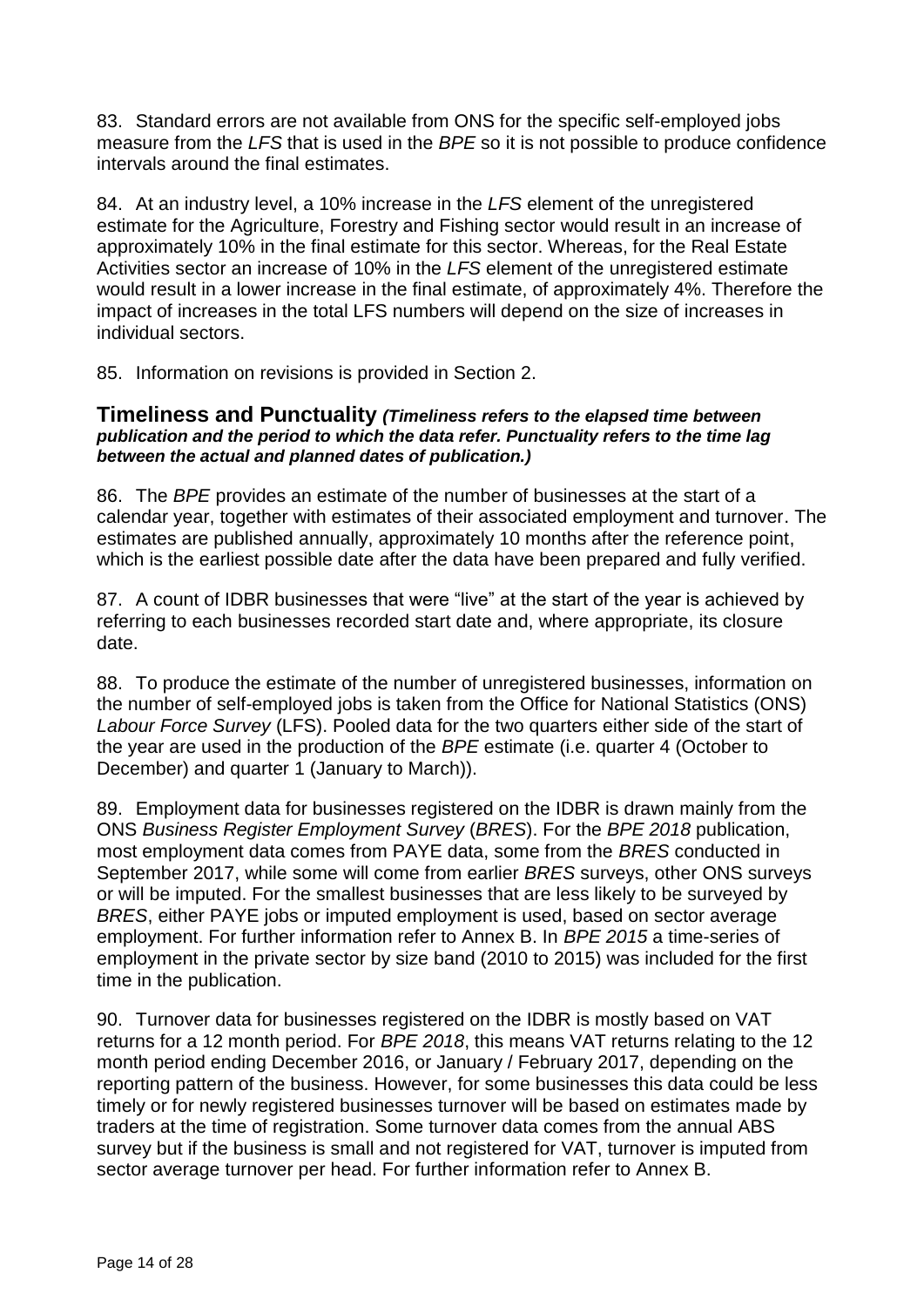91. The publication date for the next edition is pre-announced on the GOV.UK Release [Calendar](https://www.gov.uk/government/publications) National Statistics. The statistics have always been published on the preannounced target date.

#### **Accessibility and Clarity** *(Accessibility is the ease with which users are able to access the data. It also relates to the format in which the data are available and the availability of supporting information. Clarity refers to the quality and sufficiency of metadata, illustrations and accompanying advice)*

92. The *BPE* publication is available free of charge to the end user on the GOV.UK [Website.](https://www.gov.uk/government/organisations/department-for-business-innovation-skills/series/business-population-estimates) On average, between January and September 2012, there were an average of 2,200 page views and 1,700 unique visits per month for the *BPE* home page. Over the same period there were 650 downloads of the Statistical Release.

93. The *BPE* publication comprises a Statistical Release containing key results and commentary to help interpret the data in accessible PDF format; more comprehensive detailed data tables in Excel; and this Methodology and Quality Note which should be read in conjunction with the statistics.

94. If you have any queries about the publication or would like it in an alternative format, please contact [business.statistics@beis.gov.uk.](mailto:business.statistics@beis.gov.uk)

#### **Comparability** *(the degree to which data can be compared over time and domain)*

95. To enable a robust comparison over time, the *BPE* publication includes a headline time series of the estimated number of UK businesses each year since 2000, by employee size band. This has been produced on a consistent basis using the latest *BPE*  methodology (see Annex A for more information). Please note that where consistent data was not available (i.e. some key *LFS* information prior to 2007), modelling has been used to estimate information to produce these counts.

96. These headline estimates (available in Figure 2 of the Statistical Release and Table 24 of the accompanying detailed dataset) are revisions to earlier estimates of UK business counts published in the *SME statistics* and *BPE* series. In *BPE 2014* a time series of businesses numbers for the English regions and UK countries was added. This covers the years 2010 to 2015 – BEIS does not have sufficiently detailed data to produce consistent estimates for earlier years. In *BPE 2015* a time-series of business numbers by legal status (2010 and 2015) was also provided in the [detailed tables.](https://www.gov.uk/government/statistics/business-population-estimates-2017)

97. As the IDBR is a live register that is continually updated each time a business registers or de-registers for VAT or PAYE, it provides a reliable estimate of the number of registered businesses in operation at any point in time. Since the *BPE* publication is always based on a March extract of the IDBR (and a combination of the fourth and first quarters ONS LFS data for unregistered businesses), comparisons of business counts from year to year can be considered reliable (though note the information in paragraphs 60 and 61 in relation to the 'with no employees' category).

98. The main purpose of the *BPE* publication is to provide information about the number of businesses which were operating in the UK at the start of each year, but the estimates also include information about their associated employment and turnover. Both turnover and employment information is updated on the IDBR via numerous sources and at different times (particularly for employment with the introduction of *BRES* in 2009). This makes it difficult to obtain accurate employment and turnover estimates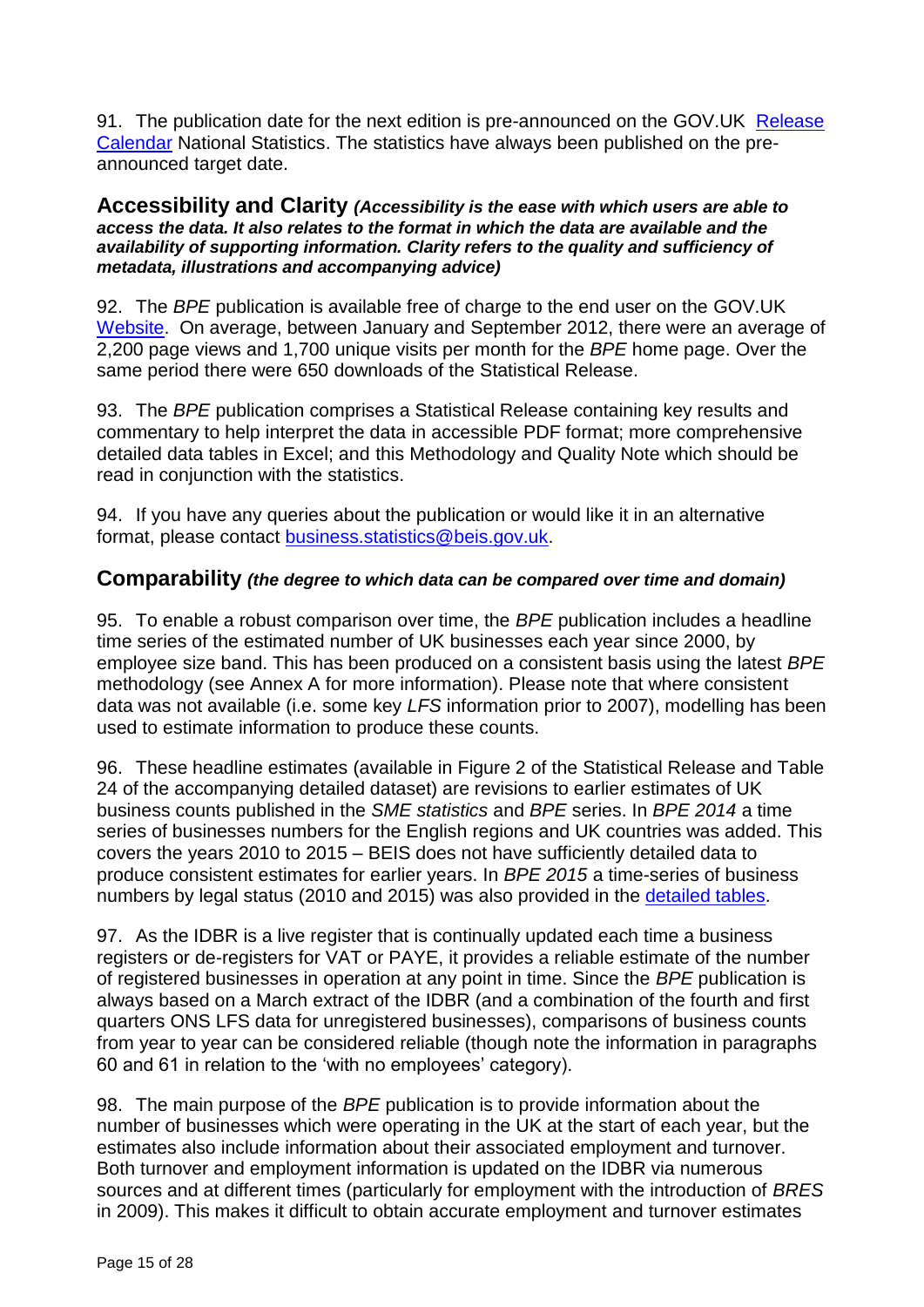on the IDBR because the figures for each business may not relate to the same point in time.

99. For this reason, the Office for National Statistics recommends that employment and turnover **changes** are measured using other headline indicators where available. The primary purpose of the employment and turnover data provided in *BPE* is to understand the overall contribution of SMEs including unregistered businesses, and to compare shares across different groups within the population, e.g. industrial sectors. BEIS has produced a BPE employment time series in BPE 2015, BPE 2016, BPE 2017 and BPE 2018 as no other estimates of employment by size of business are currently available from ONS.

100.When making comparisons over time, consideration should be made of the discontinuities explained in Annex A.

101.In the *BPE* publication, the Standard Industrial Classification (SIC) 2007 is used to classify businesses by the type of economic activity in which they are engaged. This industrial classification system is used extensively by ONS in its' publications, and is fully consistent with the EU (NACE) and UN (ISIC) systems.

#### **Coherence (the degree to which data which are derived from different sources or methods, but which refer to the same phenomenon, are similar)**

102.For a comprehensive summary of the various National Statistics sources relating to the UK business population, their key characteristics and when to use each one, please refer to the [User Guide](https://www.gov.uk/government/uploads/system/uploads/attachment_data/file/16418/guide_to_the_uk_business_population_and_demography.pdf)

103.The *BPE* calculations are carried out at 2 digit SIC 2007 and also at 1 digit SIC 2007 at regional level. However, at present the HMRC self-assessment data is based on their own classification – the Standard Trade Classification. There is no simple translation from one to the other and it required an approximate correspondence to be drawn up between the two before the HMRC data could be used in the *BPE.* Often this is a straightforward 1-1 mapping, but in some cases, it can be 1-many or vice-versa. HMRC may adopt SIC 2007 in the future, which would remove this issue.

104.The headline estimate of self-employment published in the [ONS Labour Market](http://www.ons.gov.uk/employmentandlabourmarket/peopleinwork/employmentandemployeetypes/bulletins/uklabourmarket/previousReleases)  [Statistics](http://www.ons.gov.uk/employmentandlabourmarket/peopleinwork/employmentandemployeetypes/bulletins/uklabourmarket/previousReleases) release (see Table 'EMP01') will differ from the estimate of self-employment used in the production of these estimates. This is because the ONS published measure describes the number of people who said they were self-employed in their main job (and is seasonally adjusted), whereas the *BPE* estimate counts self-employment in respondents' first and second jobs, and uses additional variables to ensure those included are 'true' self-employed jobs (by checking who pays the respondent's National Insurance, income tax and wage).

105.Further information on this can be found in the Economic and Labour Market Review article - [Business Population Estimates: introducing improved statistics on the](http://www.ons.gov.uk/ons/rel/elmr/economic-and-labour-market-review/april-2011/economic-and-labour-market-review.pdf)  [UK enterprise population.](http://www.ons.gov.uk/ons/rel/elmr/economic-and-labour-market-review/april-2011/economic-and-labour-market-review.pdf) A minor refinement to the process described here was introduced in 2013, using new LFS variables to directly identify 'true' second job selfemployment, rather than imputing based on the relationship between self-reported and 'true' main job self-employment. This had only a marginal impact on the final figures.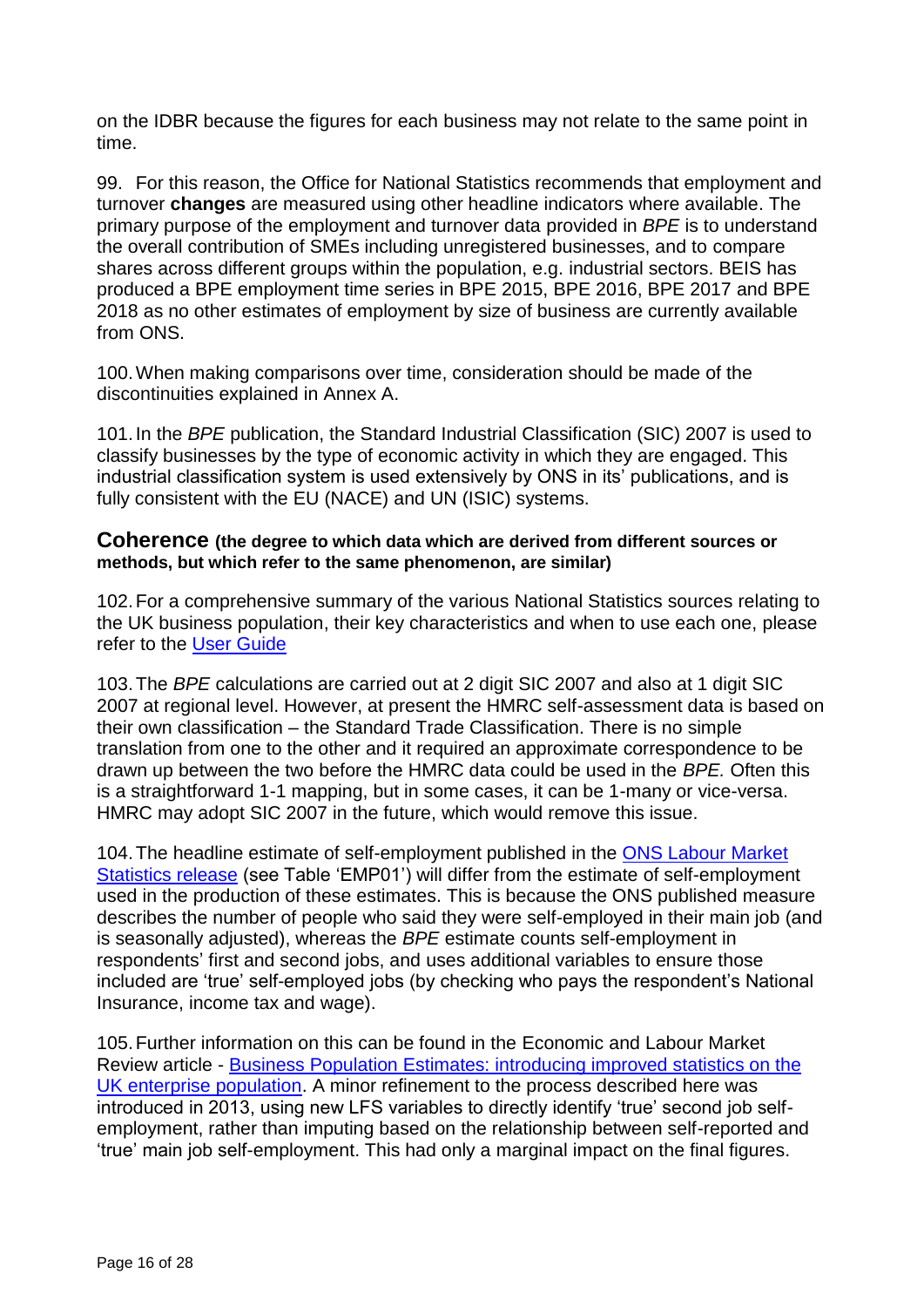106.The estimate of employment in the *BPE* publication will differ from other published sources from ONS. See the sections below on Workforce jobs and BRES for more information.

## **Workforce jobs**

107.Workforce jobs is the ONS preferred source for the number of jobs and the industrial composition of these jobs.

108.The ONS publishes official estimates of [Workforce Jobs](http://www.ons.gov.uk/ons/rel/lms/labour-market-statistics/august-2015/table-jobs02.xls) (see Table 'JOBS01'), which totalled 35.1 million in December 2017. The total estimate of employment shown in most tables in Business Population Estimates 2018 (27.0 million) differs in that it is private sector only, and excludes employment in central and local government, charities and other non-profit organisations, HM Forces and participants on government training programmes who do not have a contract of employment. The latest workforce jobs data was published in September 2018.

109. The "Whole Economy" table (Table 2) shows total employment of 34.2 million at the start of 2018. This is still lower than the workforce jobs estimate above – which also includes individuals on government training programmes.

110.Workforce jobs are drawn from a number of different sources, including employer surveys, and are seasonally adjusted.

## **Business Register Employment Survey (BRES)**

111. The [latest](https://www.ons.gov.uk/employmentandlabourmarket/peopleinwork/employmentandemployeetypes/bulletins/businessregisterandemploymentsurveybresprovisionalresults/provisionalresults2016revisedresults2015) *BRES* data published in Autumn 2018 shows UK private sector employment at 26.1 million in September 2017. *BRES* has the benefit of being able to provide sub-regional employee estimates, but does not currently provide a size breakdown. It is the ONS preferred source for employee data at detailed regional and industrial level.

112.It should be noted that regional estimates in these two publications are fundamentally different since in BPE if a business has establishments in more than one region the total employment is allocated to the region where the business is registered, whilst in BRES allocation is based on the physical location of the jobs.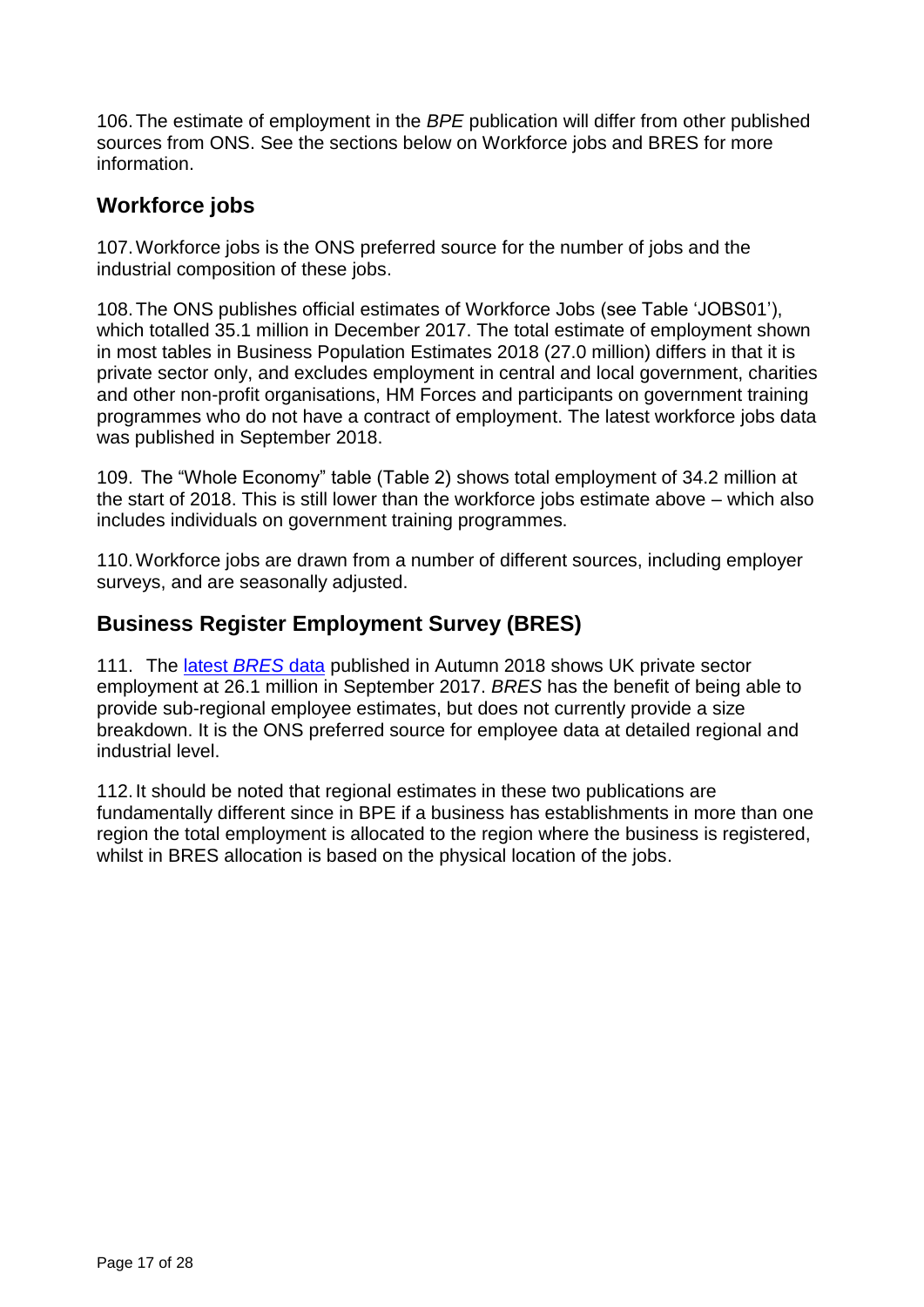# **Annex A - Business Population Estimates methodology changes and discontinuities**

1. This section provides useful information for those who wish to use the *BPE* series (2010-2018) to make comparisons over time.

2. Due to the significant methodological changes between *SME statistics 2009* and *BPE 2010*, direct comparisons should not be made between *SME statistics* and the *BPE* series. For information on discontinuities within the *SME statistics* series, please refer to the Methodology Note that accompanied each release.

3. The *BPE* publication includes a headline UK level time series of estimates of the business population between 2000 and 2018 (published in Figure 2 of the Statistical Release and Table 25 of the [detailed tables.](https://www.gov.uk/government/statistics/business-population-estimates-2018) These UK level estimates revise and supersede those annual estimates previously published in earlier editions of the release. The time series has been produced on a consistent basis using the latest *BPE*  methodology and latest ONS *LFS* re-weighted population data throughout (although please refer to the section below on 'Discontinuities in the *BPE* time series 2000-2018' for further information).

## **Methodology changes in the** *Business Population Estimates* **series**

4. The *BPE 2018* publication has been produced using the same methodology as that used for the 2017 edition. While there have been changes in methodology over time (detailed below), the time series included in *BPE 2018* includes historical data consistent with the methodology used in 2011 onwards.

5. For the *BPE 2011* publication, there was a change in the methodology used to estimate the number of unregistered businesses. The main reason for this change was the availability of more detailed self-assessment data from HMRC which allowed us to approximate to those individuals working within unregistered businesses by using information on turnover and employment costs as proxies for VAT and PAYE registrations. Because the data more closely represented the unregistered business population, and because of its comprehensive nature, the ratios of sole proprietors to partners and partners per partnership in unregistered businesses could be produced and used at a more detailed level. This meant that the calculation of the number of unregistered businesses is more accurate because it is based only on information on the unregistered businesses of interest. As a result, the ratio of sole proprietors to partners in the final estimate of these businesses is more in line with the source HMRC selfassessment data than was previously the case. The impact of this change was to increase the estimated number of unregistered partnerships and therefore reduce the estimated total number of unregistered businesses, so that at the start of 2011 the total estimated number of businesses was approximately 90,000 lower than it would have been using the old methodology.

6. In the *BPE 2011* publication, businesses in SIC 2007 Division 78 (Employment activities) were included for the first time. It had previously been thought their inclusion could lead to double-counting of employees, who could be counted both as employees of the agency, and as employees of the business they are currently working for. However, it was agreed with the Office for National Statistics that this was not the case and that robust estimates of both counts of businesses and employment in the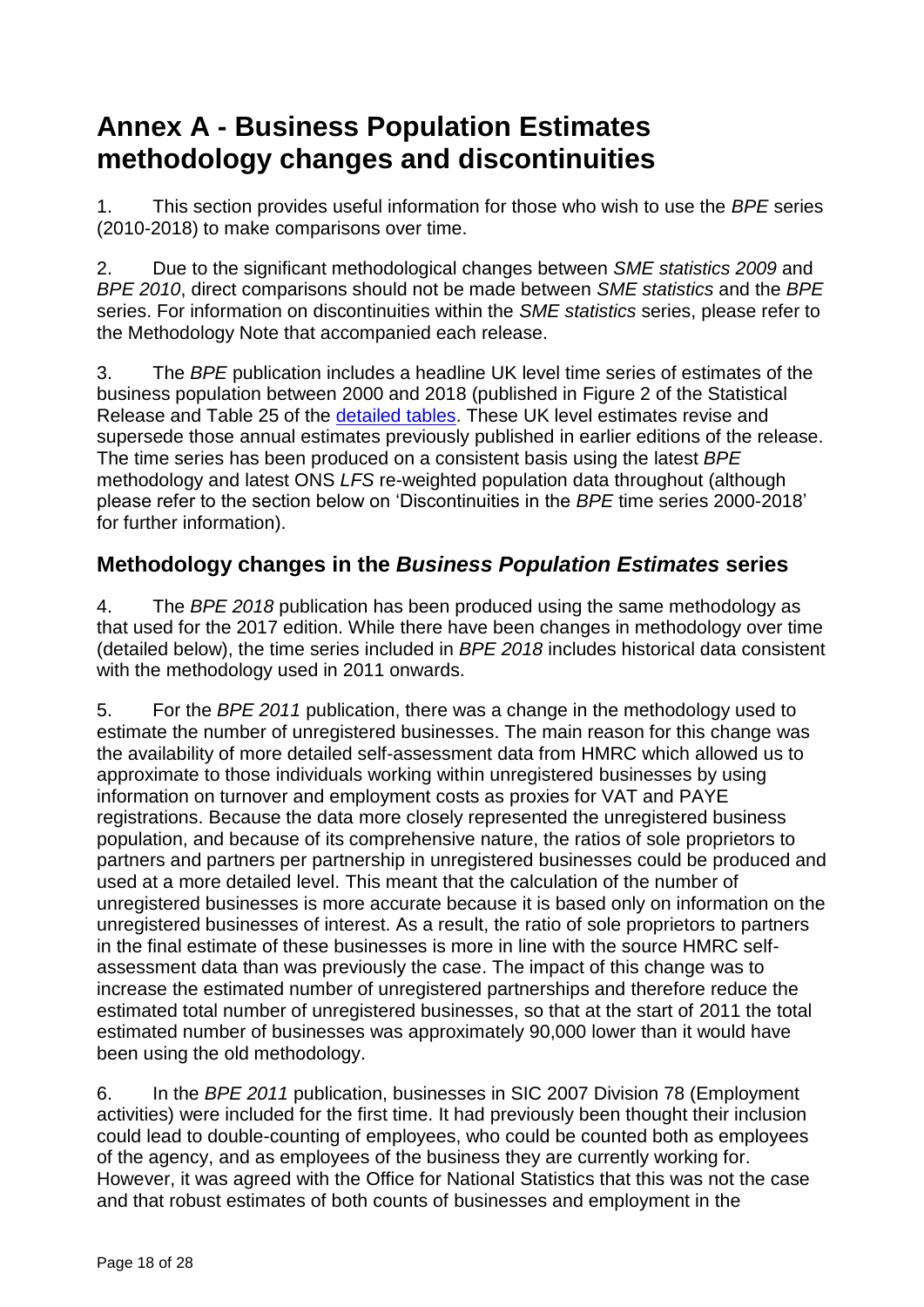'Employment Agencies' sector can be provided from the IDBR. The impact of this change was to increase the total number of businesses in *BPE 2011* by around 30,000. In the *BPE 2012* and *BPE 2013* publications, turnover for these businesses was also included, in line with ONS methodology for the *UK Business* publication.

## **Discontinuities in the** *BPE* **time series 2000-2018**

7. In the *BPE* publication, a time series of counts of businesses by size band at the UK level is provided (see Figure 2 in the Statistical Release and Table 25 of detailed data tables), produced using a consistent methodology (using some modelled data where real information was not available). More detailed time series are provided for country/regional level counts of businesses and for different legal forms, from 2010 only because insufficient data is available to produce this for earlier years. When interpreting these time series please bear in mind the discontinuities listed below (listed in reverse chronological order).

8. HMRC introduced a new Real Time PAYE reporting system (RTI) in 2014. Although it is possible that the change may have had some marginal effects on employee numbers recorded through PAYE, HMRC found no evidence of behavioural changes in the timing of scheme registrations through the year and no clear impact on the IDBR has been identified.

9. In 2013, a minor refinement was made to the identification of 'true' second job self-employment. Rather than imputing based on the relationship between self-reported and 'true' main job self-employment, new LFS variables were used to directly identify this in line with the method used for main job self-employment. This had a minimal impact on the final figures.

10. In BPE 2012 and 2013, there was an increase in each year of just over 2,000 local and central government bodies that were registered for either VAT and/or PAYE (see Table 2 'Whole Economy' in the detailed data tables that accompany the release). This increase was partly driven by changes in how parish council clerks are treated for tax purposes by HMRC. From April 2011, according to new guidance issued by HMRC, Parish Clerks can never be considered self-employed for tax or National Insurance contribution purposes, must not be paid "gross" and also must be taxed under PAYE (see [link](http://www.hmrc.gov.uk/manuals/eimanual/eim67300.htm) for more details).

11. Between the start of 2011 and start of 2012 improvements made to HMRC computer systems resulted in around **50,000 extra** businesses being added to the government business register at the start of 2012. Some of the 50,000 extra businesses existed before 2011 and therefore should have been included in previous estimates of the total business population. In 2014 BIS worked with ONS to identify the correct year of birth for these businesses and include them at the correct point in the time series.

12. Because of the implementation of a new computing system at HMRC, there were no quarterly updates of the PAYE data between June 2010 and March 2011 (when the IDBR extract for *BPE 2011* was taken). Therefore in *BPE 2011* employment data for many smaller businesses related to a period of time at least 6 months before the reference point of the publication i.e. start of 2011.

13. After the publication of *BPE 2010,* ONS reclassified Further Education (FE) Corporations in England and Wales from Non-Profit Institutions Serving Households (NPISH) to Central Government, from their inception in April 1993. NPISH is often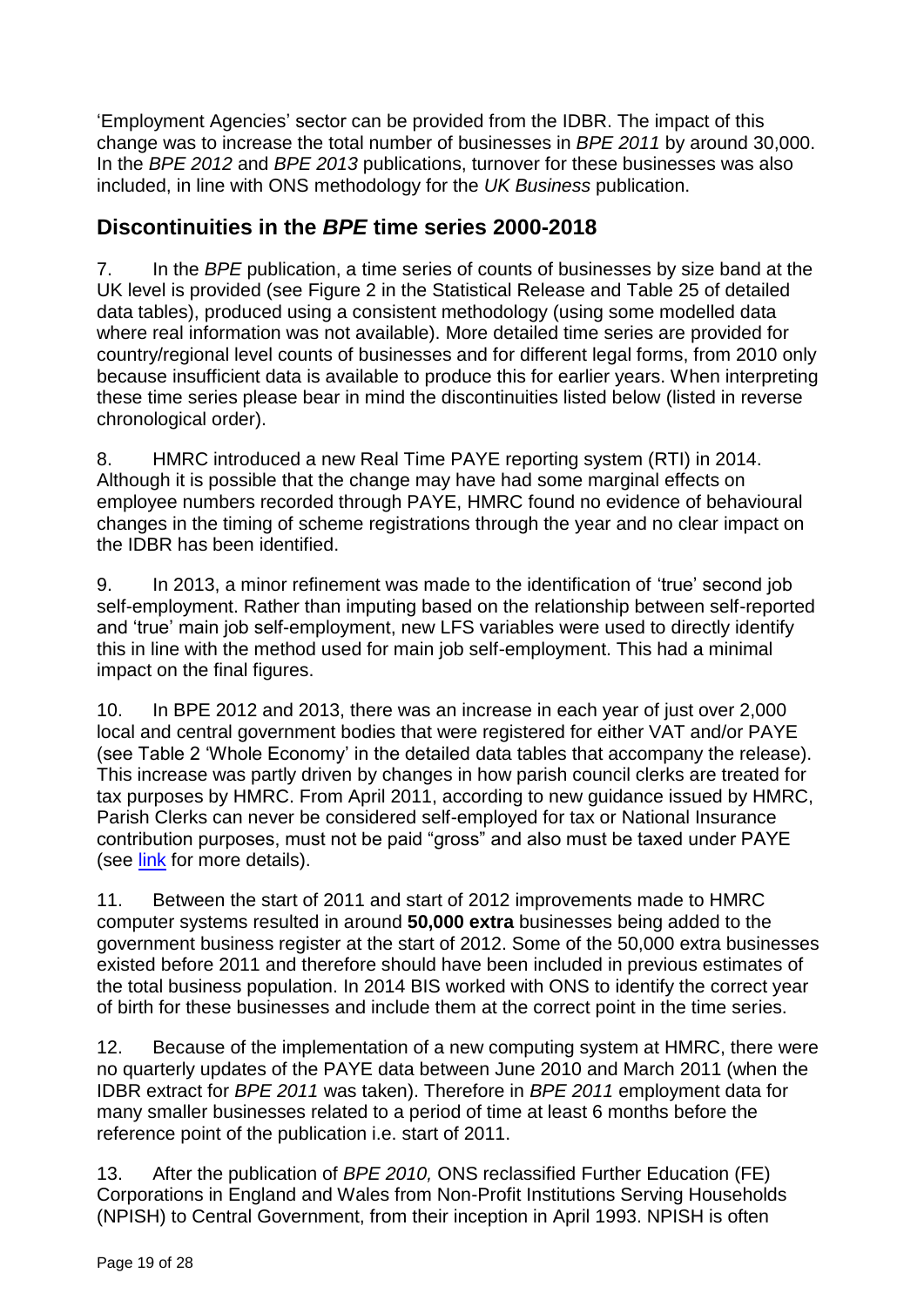known as the 'third sector'; in National Accounts. NPISH is part of the private sector. Consequently in *BPE 2011* over 400 FE colleges have been reallocated from the private sector to the central government sector. For further information refer to the [link](http://www.ons.gov.uk/ons/guide-method/classifications/na-classifications/classification-articles/class/index.html) provided here.

14. Between 2000 and 2002, Primary Care Trusts and National Health Service trusts were classified as public corporations / nationalised bodies, and therefore included with the figures for companies and the private sector.

15. In 2003, the ONS reclassified these trusts, resulting in 275 businesses, with employment of 990,000 and turnover of £41 billion, being moved out of the figures for companies and private sector, and into the figures for Central Government. So in the *BPE* headline time series before 2003, private sector figures will appear larger and Government figures will appear smaller than in subsequent years.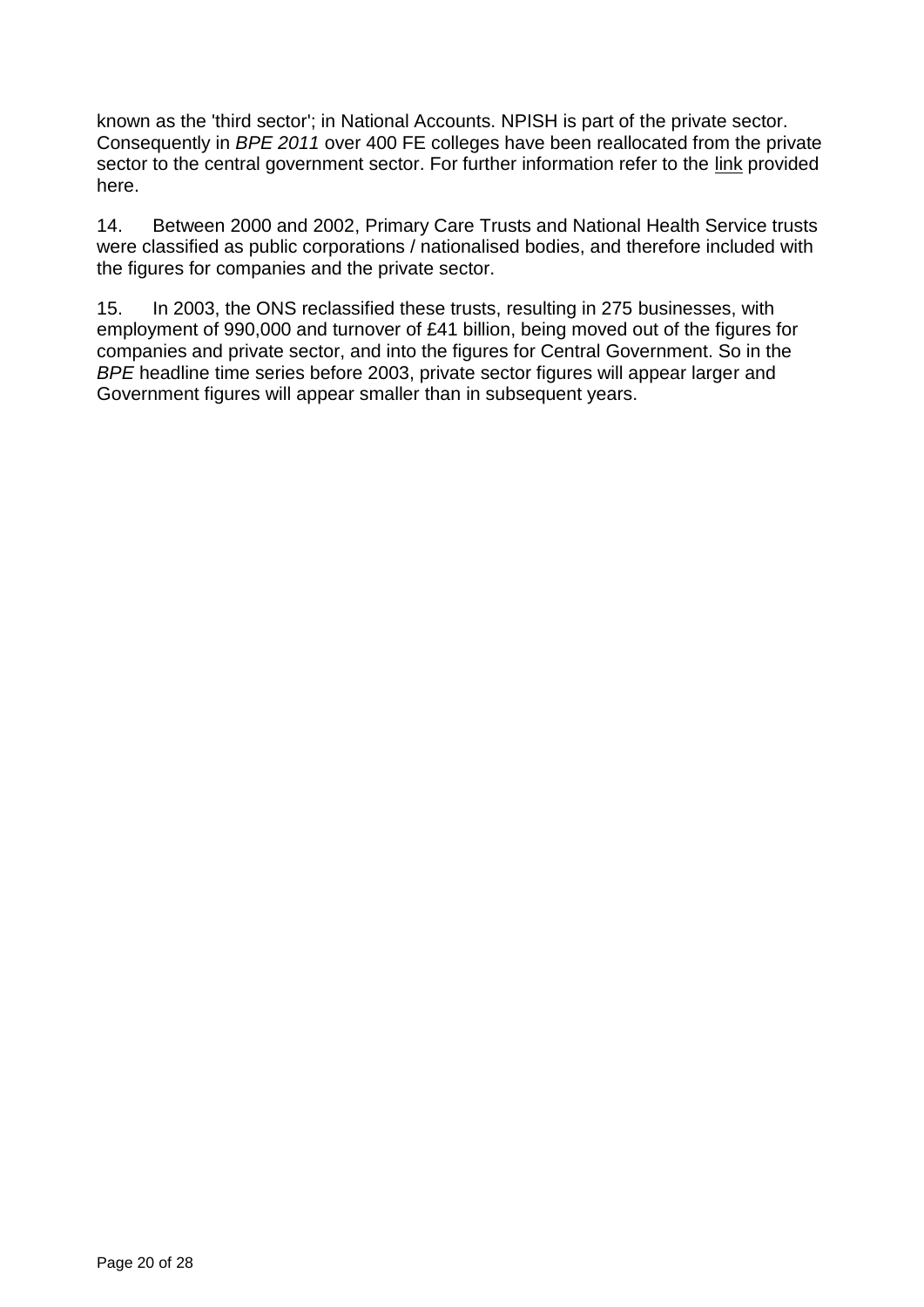# **Annex B - ONS Inter-Departmental Business Register (IDBR)**

1. The IDBR is a business register administered by the Office for National Statistics (ONS). It holds records of all businesses registered for Value Added Tax (VAT) and all businesses operating a Pay As You Earn (PAYE) scheme. The IDBR holds information on each enterprise's employment (and hence size), turnover and industry.

2. The IDBR is the main sampling frame for surveys of businesses carried out by the ONS and other government departments. It is also a key data source for analyses of business activity.

3. The main administrative source for the IDBR is HM Revenue & Customs (HMRC) for VAT information (passed to the ONS under the Value Added Tax Act 1994) and PAYE information (transferred under the Finance Act 1969). Use the links provided here for the latest information on both on the HMRC [VAT](http://www.hmrc.gov.uk/vat/forms-rates/rates/rates-thresholds.htm) and [PAYE](http://www.hmrc.gov.uk/paye/rates-thresholds.htm) registration thresholds. Other information is added to the register, from various sources, if required for ONS statistical purposes.

4. Some of the employment information currently on the IDBR is drawn from the 2016 *Business Register Employment Survey* (*BRES*), whilst some will be drawn from earlier *BRES* surveys or from PAYE data. *BRES* is a survey of 80,000 businesses, with survey forms being sent out in September every year. Therefore some of the employment data on the IDBR will relate to a point about four months earlier than the reference point for *BPE 2018* (the start of 2018), whilst some may be significantly more lagged.

5. Since the implementation of *BRES* in 2009, employment data is updated on the IDBR on a monthly basis rather than annually, as updates are made as completed surveys are returned. This means that, at any point in time, employment data on the IDBR will be as accurate and up to date as possible, based on the survey returns that have been received at that time. Because this is based on a sample of businesses, estimates from previous surveys and from other ONS surveys have also been used. For the smallest units, either PAYE jobs or employment imputed from VAT turnover is used. Where employment data for a single business is captured from both PAYE and BRES, then the BRES data is given precedence and is used to update the IDBR.

6. Turnover provided to the ONS for the majority of businesses at the start of 2018 is based on VAT returns for a 12 month period ending in December 2016, or January / February 2017, according to the reporting pattern of the business. For other records, in particular members of VAT group registrations, turnover may relate to an earlier period or survey data. For businesses who have registered more recently, turnover represents the estimate made by businesses at the time of registration. For the PAYE-only records for which there are no data, turnover is imputed from employment.

7. The IDBR is continuously updated as new data from surveys are received and as businesses register or de-register for VAT and/or PAYE. In addition a variety of checks on individual records improve the quality of the register on an ongoing basis. Thus there will be differences in results taken at different times from the register as new data are added and other data revised.

8. Regular VAT and PAYE updates are received from HMRC and these updates are checked with the new VAT and PAYE registrations. Many of the PAYE-based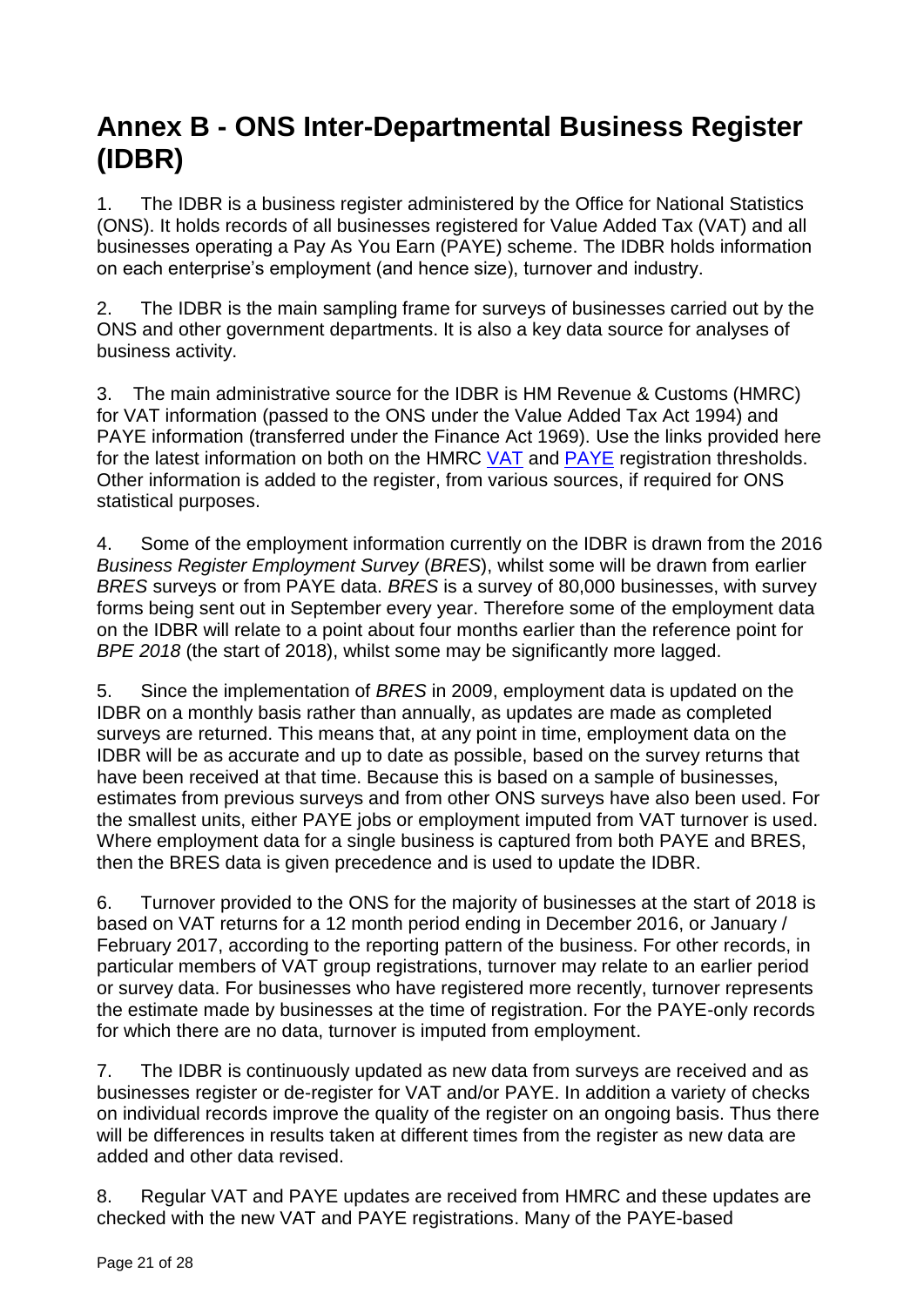businesses will have no VAT registration; some units may be waiting to be matched to existing VAT records on the IDBR.

9. Businesses that are neither registered for VAT, nor operate a PAYE scheme are excluded from the IDBR. The threshold for compulsory VAT registration for 2017/18 was an annual turnover of £85,000 in non-exempt goods. Below that some businesses will register voluntarily for VAT. Employers who have no employees earning above the lower earnings limit for PAYE and no other reasons for deducting PAYE (such as an employee having two jobs) do not need a PAYE scheme, although some may still have one.

10. On the other hand, businesses with a turnover above the threshold are not required to register if they trade exclusively in exempt goods. If a business has no employees or only low paid (perhaps part-time) employees, then it is unlikely to operate a PAYE scheme.

11. The IDBR provides all the data on registered businesses in this publication. It is also the key source for the ONS publications *UK Business: Activity, Size and Location* and *Business Demography*.

12. Further information on the quality of the IDBR is provided [here.](http://www.ons.gov.uk/ons/about-ons/products-and-services/idbr/index.html)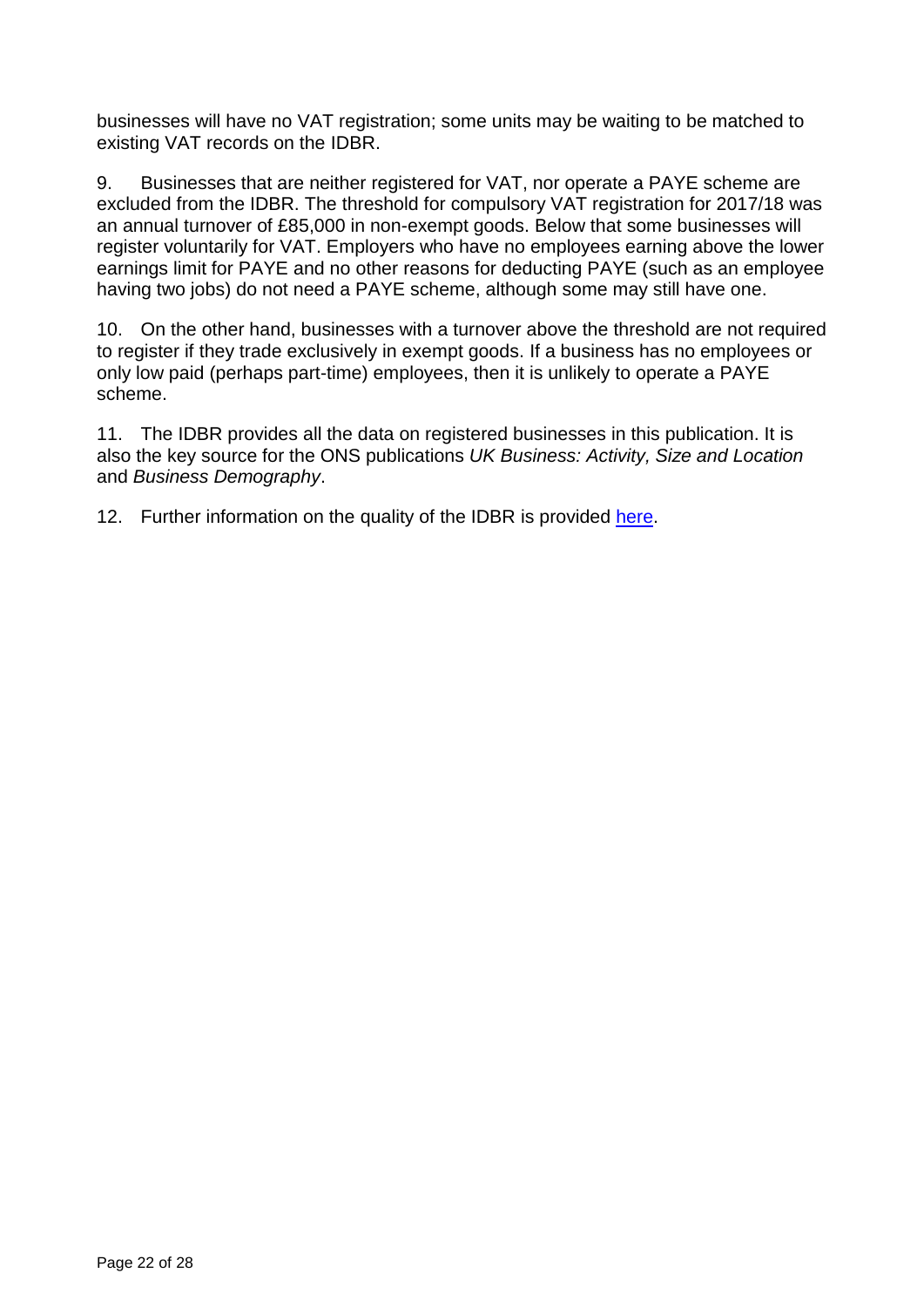# **Annex C - ONS Labour Force Survey**

1. The *Labour Force Survey* (*LFS*) is a quarterly sample survey of around 39,000 households (96,000 people) living at private addresses in Great Britain and Northern Ireland. Its purpose is to provide information on the UK labour market that can then be used to develop, manage, evaluate and report on labour market policies. The questionnaire design, sample selection, and interviewing are carried out by the Social Survey Division of the Office for National Statistics (ONS) on behalf of the Statistical Outputs Group of the ONS.

2. ONS publishes full UK *LFS* results. However, the fieldwork is carried out separately; by ONS for GB, and by the Central Survey Unit of the Northern Ireland Statistics and Research Agency (NISRA) on behalf of the Department of Finance and Personnel.

3. The survey seeks information on respondents' personal circumstances and their labour market status during a specific reference period, normally a period of one week or four weeks (depending on the topic) immediately prior to the interview.

4. The *LFS* is carried out under a European Union Directive and uses internationally agreed concepts and definitions. It is the source of the internationally comparable labour market data, such as the International Labour Organisation measure of unemployment, known as "ILO unemployed".

5. The *LFS* collects data on economic activity, which is self-reported.

6. Additional questions on who pays the respondent's income tax and national insurance, and their wage or salary are also included in the survey.

7. This source is used by BEIS to estimate the number of self-employed jobs in the economy. By excluding those already included on the IDBR (see Annex A) and converting these jobs into businesses, BEIS is then able to estimate how many unregistered businesses there are.

8. In 2014 ONS undertook a major re-weighting exercise for LFS data to bring it the outputs in line with population estimates generated using results from the 2011 Census – further details are available on the ONS website.

9. In 2016 and 2017 ONS re-weighted the LFS data again, so that LFS estimates would reflect the most recent population estimates available at the time of the reweighting. The effect of this change means that the un-registered business population numbers published between 2013 and 2016 were revised in *BPE 2016 and BPE 2017.*

10. For this year's 2018 publication, in contrast to previous editions of this release, no data from earlier years have been revised as re-weighted LFS data will not be available until early 2019.

11. Further information on the quality of the LFS is provided [here.](https://www.ons.gov.uk/employmentandlabourmarket/peopleinwork/employmentandemployeetypes/methodologies/labourforcesurveyperformanceandqualitymonitoringreports)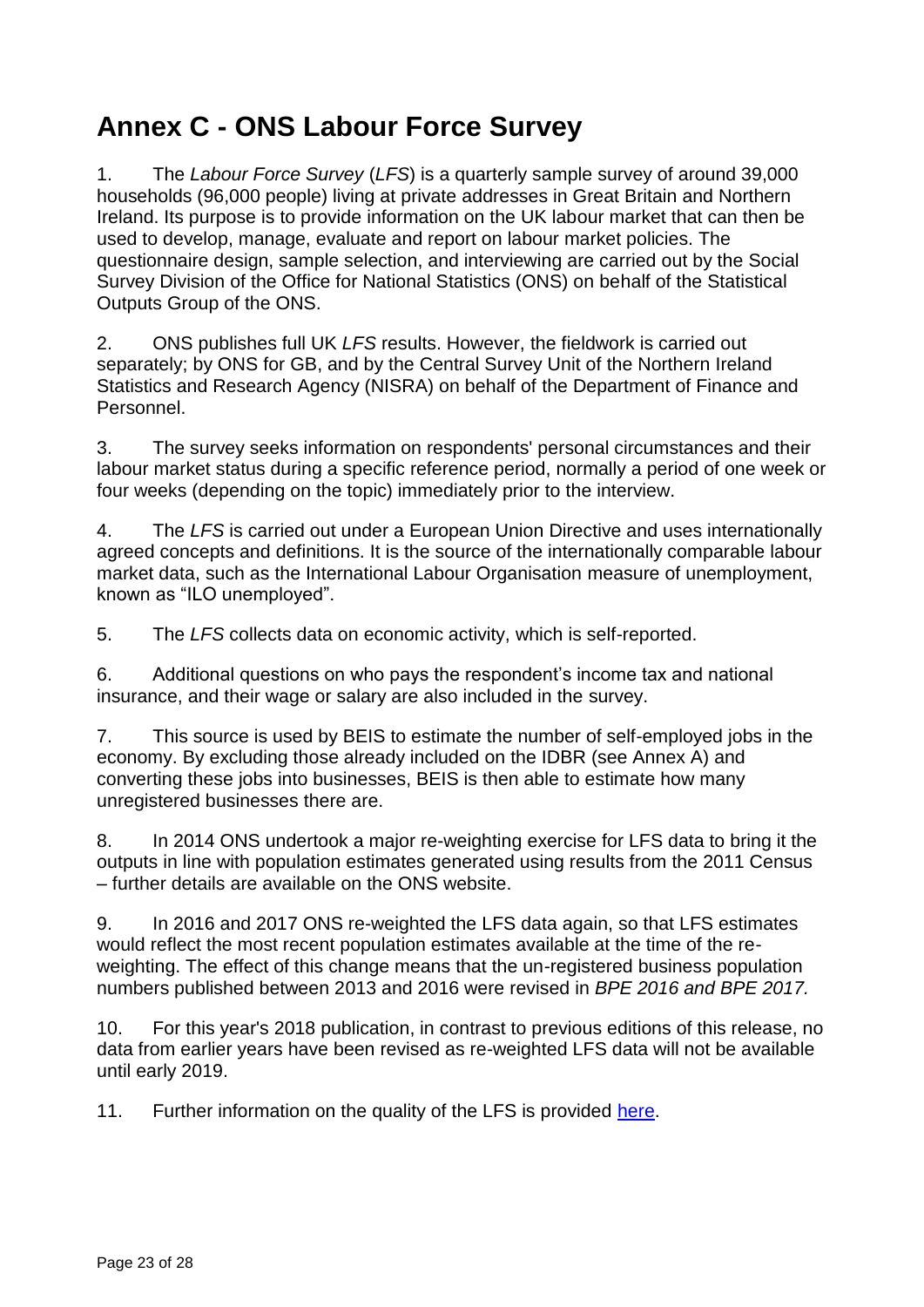# **Annex D - HMRC Self-Assessment Tax Returns data**

1. Self-assessment data is collected by HM Revenue & Customs through tax returns completed by self-employed workers either as individuals or in partnership. Full detail of the different [HMRC Self-Assessment](https://www.gov.uk/self-assessment-forms-and-helpsheets) forms is provided here.

2. Data coming from the self-assessment record offers several advantages over the previously used *Survey of Personal Incomes*. For example, it is a larger record, being a near-census of the self-employed. Self-assessment data also allows us to approximate to those individuals working within unregistered businesses by using information on turnover and employment costs as proxies for VAT and PAYE registrations.

3. Despite the above advantages, there are features of the self-assessment data that make it less than ideal. For example, there are relatively high levels of missing data that cannot be coded to regions or to industrial sectors. Also, a conversion is needed to move from the HMRC classification of industry areas to SIC 2007. However, BEIS considers on balance that this is still a marked improvement over *SPI* data.

4. BEIS analyses HMRC Self-assessment data, for every 2-digit SIC classification (and for every region at 1-digit level), to produce an estimate of the ratio of sole proprietors to partners, enabling BEIS to convert the number of unregistered selfemployed individuals into numbers of actual businesses.

5. Fundamentally, we would expect HMRC Self Assessment data to be high quality; there is a legal obligation for people to respond accurately and it is in HMRC's interests to ensure accurate information. But, as BEIS is using the data for a purpose other than the main one for which the data are collected, there are other considerations. The main areas where there are quality considerations are as follows:

#### i) Classification into SIC

The BPE calculations are carried out at 2 digit SIC 2007 and also at 1 digit SIC 2007 at regional level. However, at present HMRC use their own classification – the Standard Trade Classification (although HMRC plan to move to SIC 2007 over the next year or two). Consequently, BEIS converts from STC to SIC 2007 and this is a possible source of error. There are also some data where STC is missing and these cannot be used.

It is important to note that the absolute number of cases overall within the SA data does not matter other than the normal rule of thumb that more data is better. HMRC data is used solely to apportion numbers that we already have, so the 15 % or so overall missing STC codes should not matter greatly, other than when it varies between sole traders and partners as described above.

#### ii) Regional data

As with STC data, some of the regional data are missing. However, this is a much smaller problem with less than 2% missing and there is no obvious bias (e.g. concentration in certain STC categories etc.).

#### iii) Partnership data

There are potentially different ways of looking at partnership data. One way is to look at the HMRC partnership return and take the number of partners reported on that. The alternative is to look at partner returns from individuals and the partnerships that they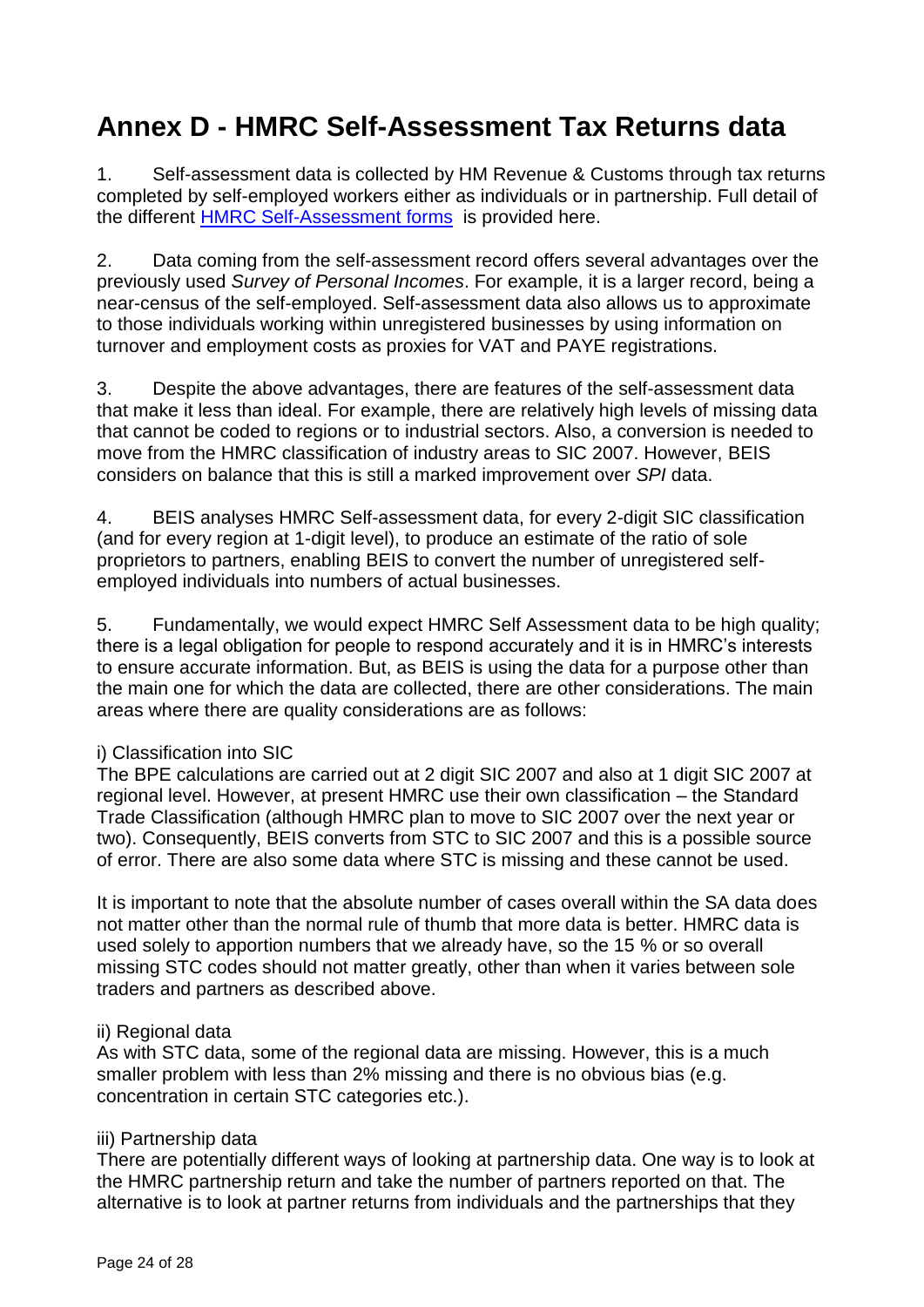are linked to. The latter approach yields approximately 10% fewer partners. BEIS follows this approach as HMRC advice is that this gives a better coverage of active partners, although it may exclude some valid partnership data.

#### iv) Proxying registered businesses

BEIS uses HMRC data to split those self-employed jobs in unregistered businesses into sole proprietors and partnerships. BEIS aims to approximate to the population of those in unregistered businesses as far as possible within the SA data. To do this, HMRC apply two filters; one on turnover and one on employment costs. These can give only an approximation to unregistered businesses, and there will be cases where the filter results in the wrong outcome. As with some of the other above cases, any possible quality effect is indirect since HMRC data is only used to apportion out numbers coming from elsewhere.

#### Overall summary

There are no major weaknesses in the HMRC data. The basic quality of the data is good and the imperfections highlighted above are more than compensated for by the comprehensive nature of the data. Still, BEIS is working with HMRC colleagues to better understand the data and we can expect that any future changes will be relatively minor, but will be improvements.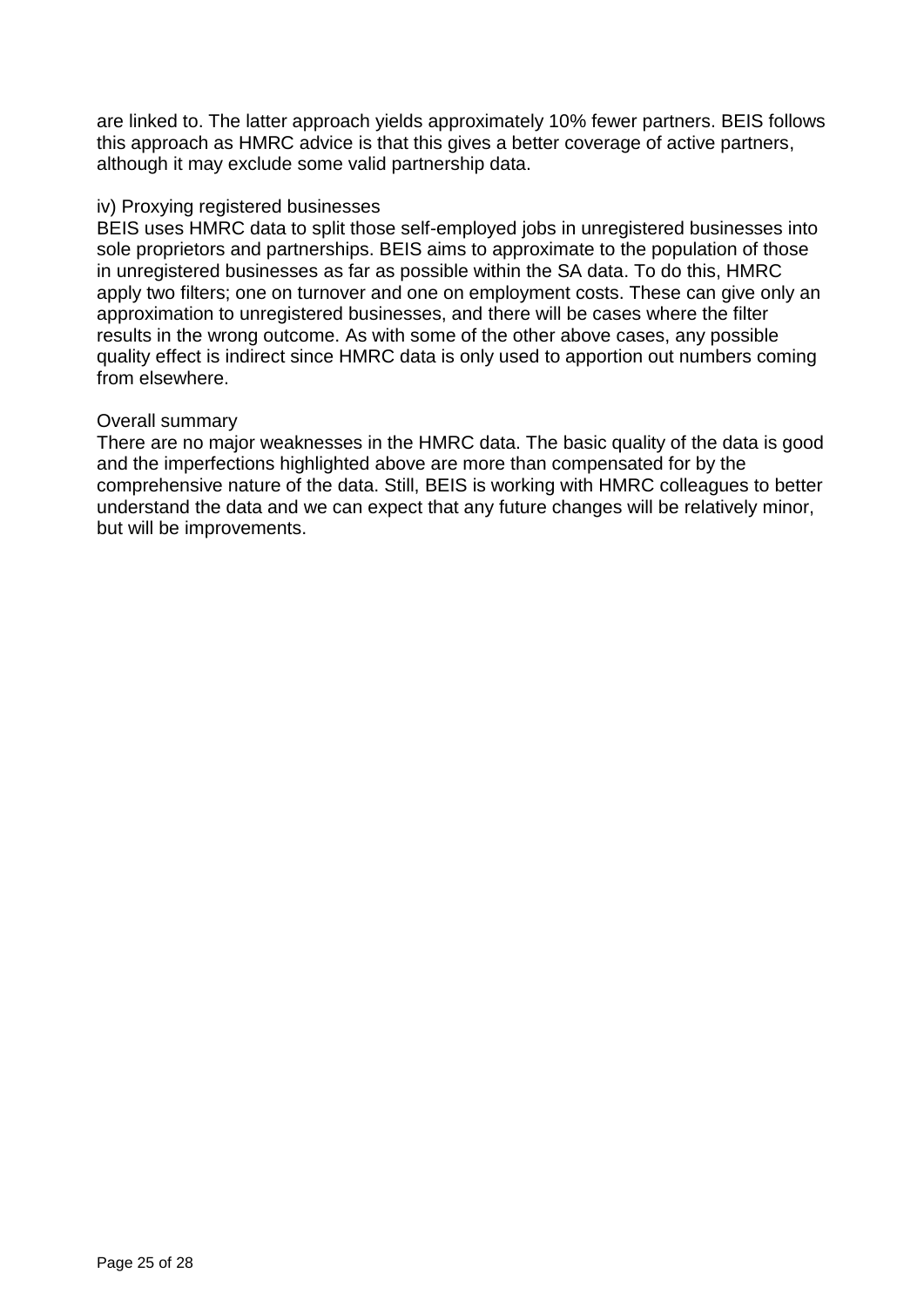# **Annex E - Links to other sources of Business and Employment data**

There are three National Statistics publications that provide information on the total UK business population. In addition to these publications, similar related National Statistics are released by the three devolved administrations for their countries, the Insolvency Service publishes National Statistics for corporate and individual insolvency and Companies House publishes statistics based on activity on their register. The [Guide To](https://www.gov.uk/government/uploads/system/uploads/attachment_data/file/16418/guide_to_the_uk_business_population_and_demography.pdf)  The Business Population And [Demographics Statistics Publications](https://www.gov.uk/government/uploads/system/uploads/attachment_data/file/16418/guide_to_the_uk_business_population_and_demography.pdf) sets out key features of the different products to help users make an informed choice about which outputs they should use.

## **Small and Medium Enterprise Statistics for the UK and Regions (1994- 2009) (BEIS)**

For more information on the *SME statistics* please contact the Department for Business, Energy & Industrial Strategy (BEIS), Analysis Directorate, Data Analytics and Business Statistics Team.

- Contact BEIS: 020 7215 8284
- Email: [business.statistics@beis.gov.uk](mailto:business.statistics@beis.gov.uk)
- [Website link](http://webarchive.nationalarchives.gov.uk/20110920151722/http:/stats.bis.gov.uk/ed/sme/index.htm)

## **UK Business: Activity, Size and Location (ONS)**

This annual publication is compiled from the IDBR. The publication contains detailed information on VAT registered and/or PAYE registered businesses in the UK including size, classification (to 4-digit SIC), business age and location.

- Contact ONS: 01633 456902
- Email: [idbrdas@ons.gsi.gov.uk](mailto:idbrdas@ons.gsi.gov.uk)
- [Website link](http://www.ons.gov.uk/businessindustryandtrade/business/activitysizeandlocation/bulletins/ukbusinessactivitysizeandlocation/previousReleases)

## **Business Demography (ONS)**

This annual publication provides the best official guide to business births, deaths and survival rates. The figures cover businesses registered for either VAT and/or PAYE.

- Contact ONS: 01633 456902
- Email: [idbrdas@ons.gsi.gov.uk](mailto:idbrdas@ons.gsi.gov.uk)
- [Website link](http://www.ons.gov.uk/businessindustryandtrade/business/activitysizeandlocation/bulletins/businessdemography/previousReleases)

## **VAT registrations and de-registrations series (BEIS)**

This former series based on VAT registrations and de-registrations alone was produced by the Department for Trade and Industry (DTI). The series provided data on VAT registrations and de-registrations between 1994 and 2007. Information on survival rates for VAT registered businesses was also produced. This series was superseded by the ONS *Business Demography* publication (see above) in 2007.

- Contact BEIS: 0207 215 5188
- Email: [business.statistics@beis.gov.uk](mailto:business.statistics@beis.gov.uk)
- [VAT regsitrations/deregistrations website link](http://webarchive.nationalarchives.gov.uk/20110928082751/http:/stats.berr.gov.uk/ed/vat/index.htm) and [VAT survival rates website link](http://webarchive.nationalarchives.gov.uk/20110928082751/http:/stats.berr.gov.uk/ed/survival/index.asp)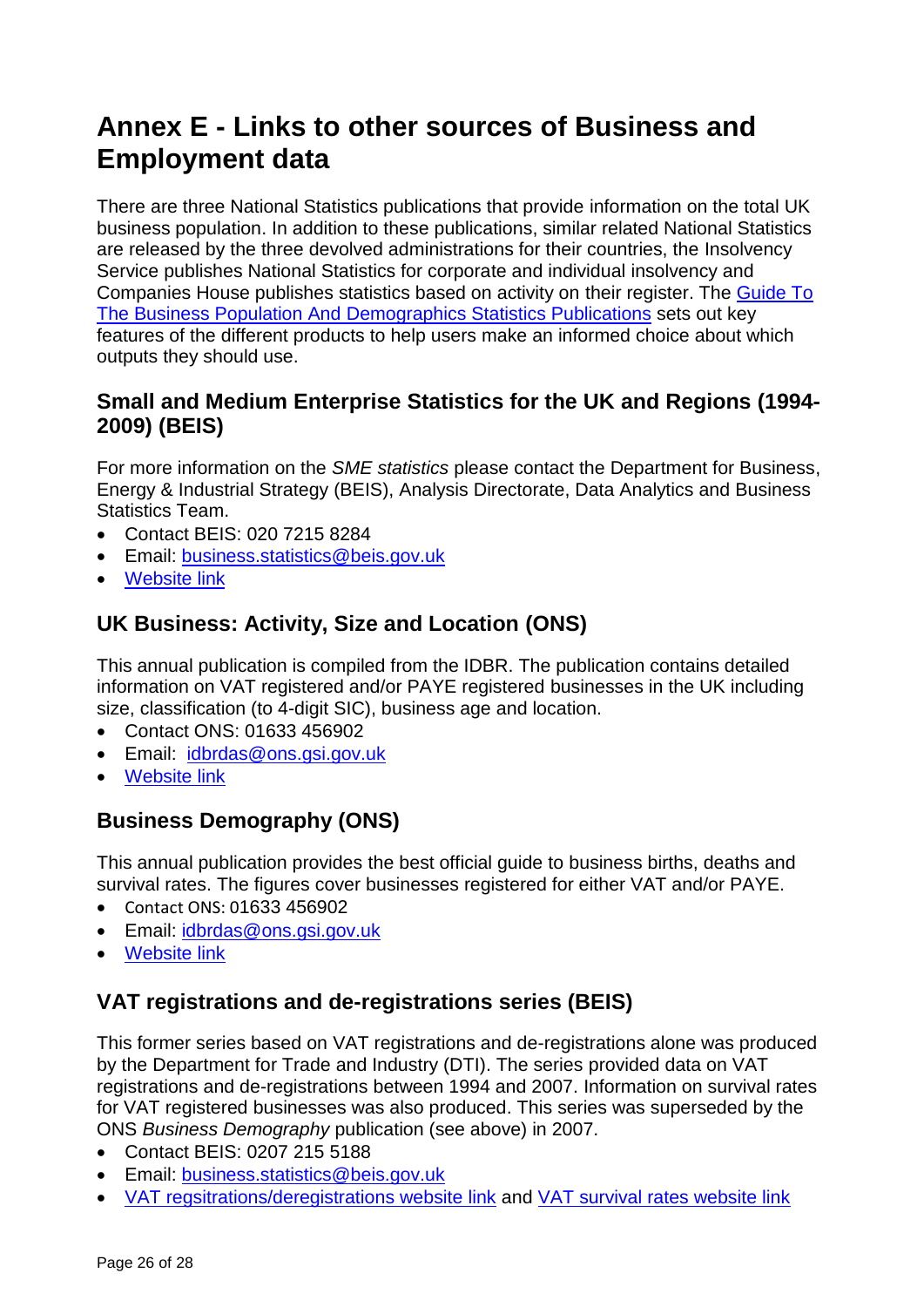## **Workforce Jobs (ONS)**

This series provides the best guide to employment at a national and regional level.

- Contact ONS: Richard Clegg 01633 455400
- E-mail: [labour.market@ons.gsi.gov.uk](mailto:labour.market@ons.gsi.gov.uk)
- [Website link](http://www.ons.gov.uk/employmentandlabourmarket/peopleinwork/employmentandemployeetypes/bulletins/uklabourmarket/previousReleases)

## **Business Register Employment Survey (ONS)**

This annual publication provides the best guide to employment at a sub-regional level, and compliments figures available from Workforce Jobs at a national and regional level.

- Contact ONS: 01633 456728
- E-mail: [Mark.Williams@ons.gsi.gov.uk](mailto:Mark.Williams@ons.gsi.gov.uk)
- [Website link](http://www.ons.gov.uk/employmentandlabourmarket/peopleinwork/employmentandemployeetypes/bulletins/businessregisterandemploymentsurveybresprovisionalresults/previousReleases)

## **Company Register Statistics (Companies House)**

This provides a monthly record of all companies registered in the UK.

- Contact Companies House: 0303 1234500
- Email: [enquiries@companies-house.gov.uk](mailto:enquiries@companies-house.gov.uk)
- **Website link**

## **Labour Force Survey (ONS)**

A wide range of labour market data including self-employment data is available from the Labour Force Survey, which is run by the Office for National Statistics. This is published in various formats, including the Labour Market Statistics release below.

- Contact ONS: Richard Clegg 01633 455400
- E-mail: [labour.market@ons.gsi.gov.uk](mailto:labour.market@ons.gsi.gov.uk)
- [Website link](http://www.ons.gov.uk/employmentandlabourmarket/peopleinwork/employmentandemployeetypes/bulletins/uklabourmarket/previousReleases)

## **Inter-Departmental Business Register (IDBR) (ONS)**

The IDBR is managed by the Office for National Statistics. More detail on the IDBR can be found at the website below.

- Contact IDBR Helpdesk: 01633 456902
- E-mail: [idbrdas@ons.gsi.gov.uk](mailto:idbrdas@ons.gsi.gov.uk)
- [Website link](http://www.ons.gov.uk/ons/about-ons/products-and-services/idbr/index.html)

## **Census 2011 (ONS)**

The Census 2011 asked questions about self-employment. Data are available by gender, ethnic group, location, and main industry group.

- Contact ONS Census Customer Services: 01329 444972
- Email: [census.customerservices@ons.gsi.gov.uk](mailto:census.customerservices@ons.gsi.gov.uk)
- [Website link](http://www.ons.gov.uk/ons/guide-method/census/2011/index.html)